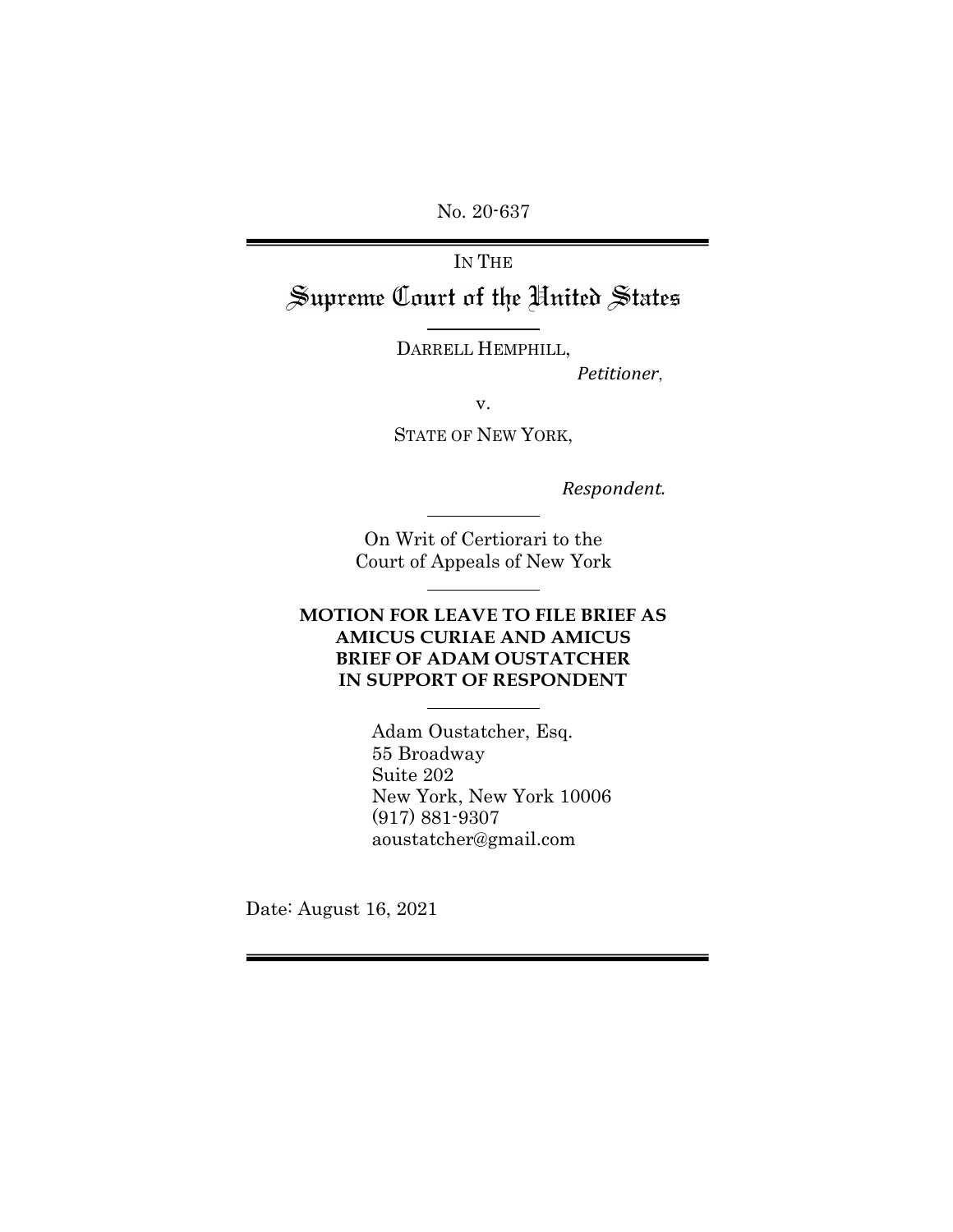### **MOTION FOR LEAVE TO FILE BRIEF AS AMICUS CURIAE**

Pursuant to Supreme Court Rule 37.2(b), Adam Oustatcher, the former prosecutor who tried petitioner for the murder of David Pacheco, Jr., respectfully moves the Court for leave to file the accompanying brief as amicus curiae at the request of Joanna Sanabria, the mother of David Pacheco, Jr.

The consent of petitioner has been obtained. Respondent withheld consent by email dated June 24, 2021, which stated: "On behalf of this Office, I write to inform you that we do not consent to your request to submit an amicus brief." Bronx County District Attorney Darcel Clark and her office, who consented to eight amicus briefs submitted on behalf of petitioner, provided no explanation in their email as to why they wish to deny Ms. Sanabria's request that the trial attorney who successfully prosecuted petitioner submit an amicus brief in the instant matter. In a July 6, 2021 teleconference, Assistant District Attorney Gina Mignola indicated that respondent withheld its consent because New York's Rules of Professional Conduct Rule 1.11(a)(2) provides that a former government lawyer may not represent a client in connection with a matter in which the lawyer participated personally and substantially when employed by the government. After amicus informed respondent that Rule  $1.11(a)(2)$  is inapplicable because no attorney-client relationship exists between amicus and Ms. Sanabria, respondent continued to withhold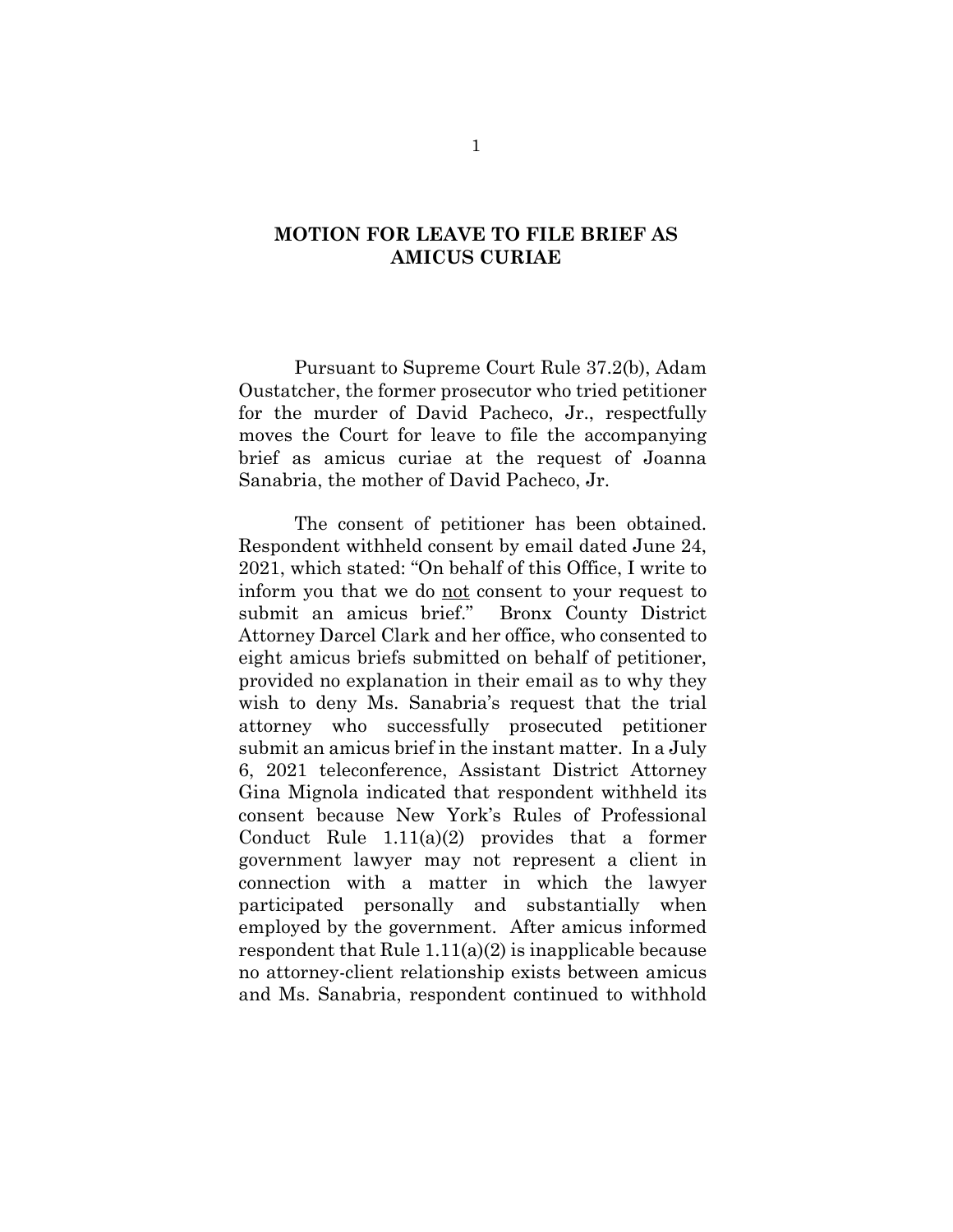its consent without further explanation.

As one of the attorneys involved in petitioner's trial and as demonstrated by the accompanying amicus brief, amicus is familiar with evidence not presented to the Court by petitioner or respondent and raises material legal issues the parties failed to address bearing upon the issue at bar. As to the former, the Joint Appendix and briefs submitted by the parties omit extensive and significant portions of petitioner's trial to such a degree as to not provide a fair and accurate record of the underlying proceedings. Regarding the latter, the parties to the appeal do not address the threshold issue of whether the statement at issue constitutes evidence against petitioner within the meaning of the Sixth Amendment, do not apply the primary purpose test, and do not address the doctrine of forfeiture by wrongdoing. Amicus thus submits that the accompanying amicus brief can offer a helpful and valuable perspective distinct from both petitioner and respondent. For these reasons, amicus seeks leave of the Court to file the accompanying brief as amicus curiae.

Respectfully submitted,

Adam Oustatcher 55 Broadway Suite 202 New York, New York 10006 (917) 881-9307 [aoustatcher@gmail.com](mailto:aoustatcher@gmail.com) *Amicus Curiae*

Dated: August 16, 2021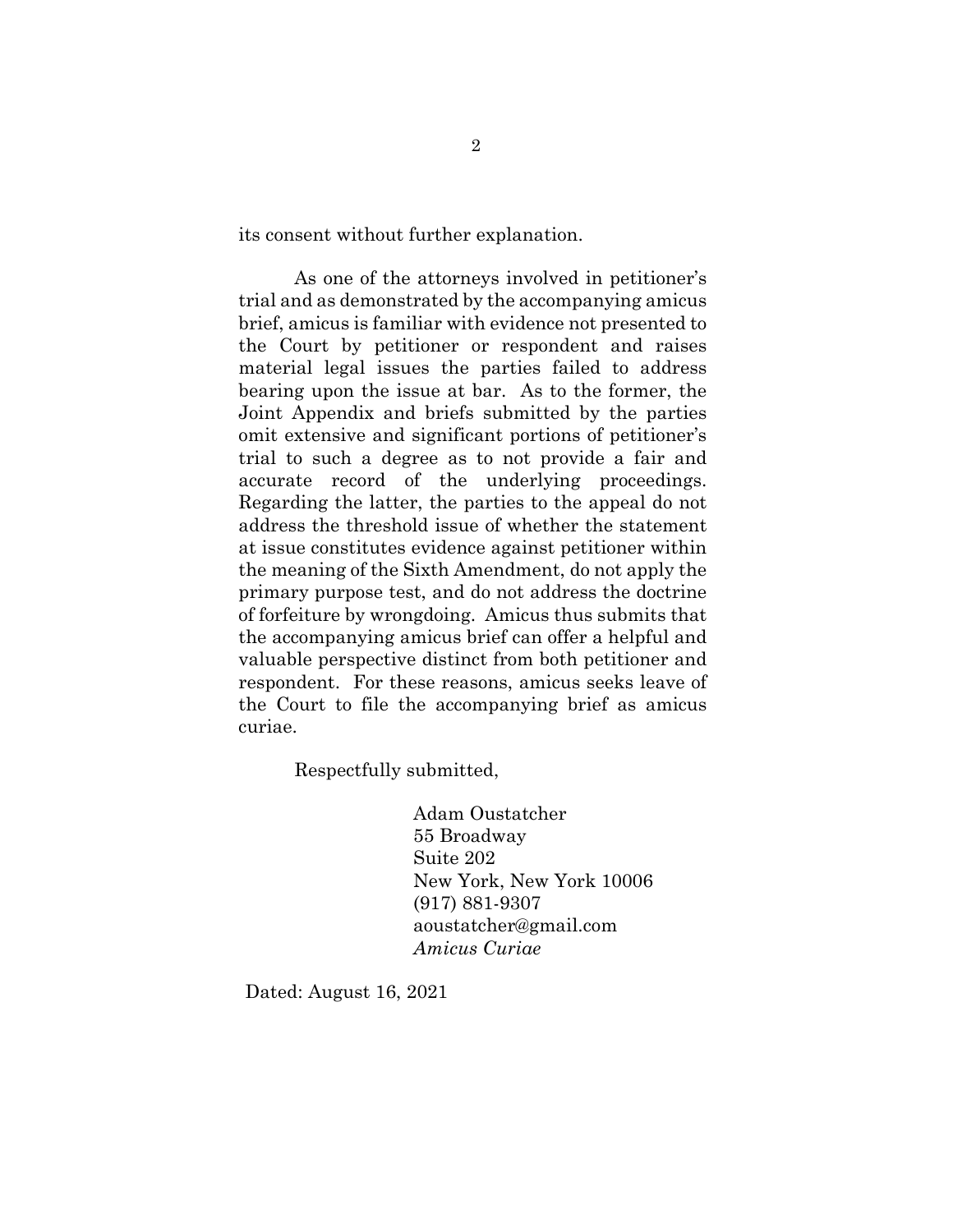# **TABLE OF CONTENTS**

#### **Page 2018**  $\sim$  Page 30  $\sim$  Page

| MORRIS IS NOT A WITNESS AGAINST<br>L.<br>PETITIONER WITHIN THE MEANING OF<br>THE SIXTH AMENDMENT  18                                                      |
|-----------------------------------------------------------------------------------------------------------------------------------------------------------|
| II. MORRIS' ALLOCUTION IS NOT<br>TESTIMONIAL WITHIN THE MEANING<br>OF THE CONFRONTATION CLAUSE 20                                                         |
| III. MORRIS' ALLOCUTION WAS PROPERLY<br>RECEIVED IN EVIDENCE EVEN IF<br>DETERMINED TO BE TESTIMONIAL 26                                                   |
| IV. THE ADMISSION OF MORRIS'<br>ALLOCUTION INTO EVIDENCE DID NOT<br>AFFECT PETITIONER'S ABILITY TO<br>PRESENT A DEFENSE OR THE<br>OUTCOME OF THE TRIAL 31 |
|                                                                                                                                                           |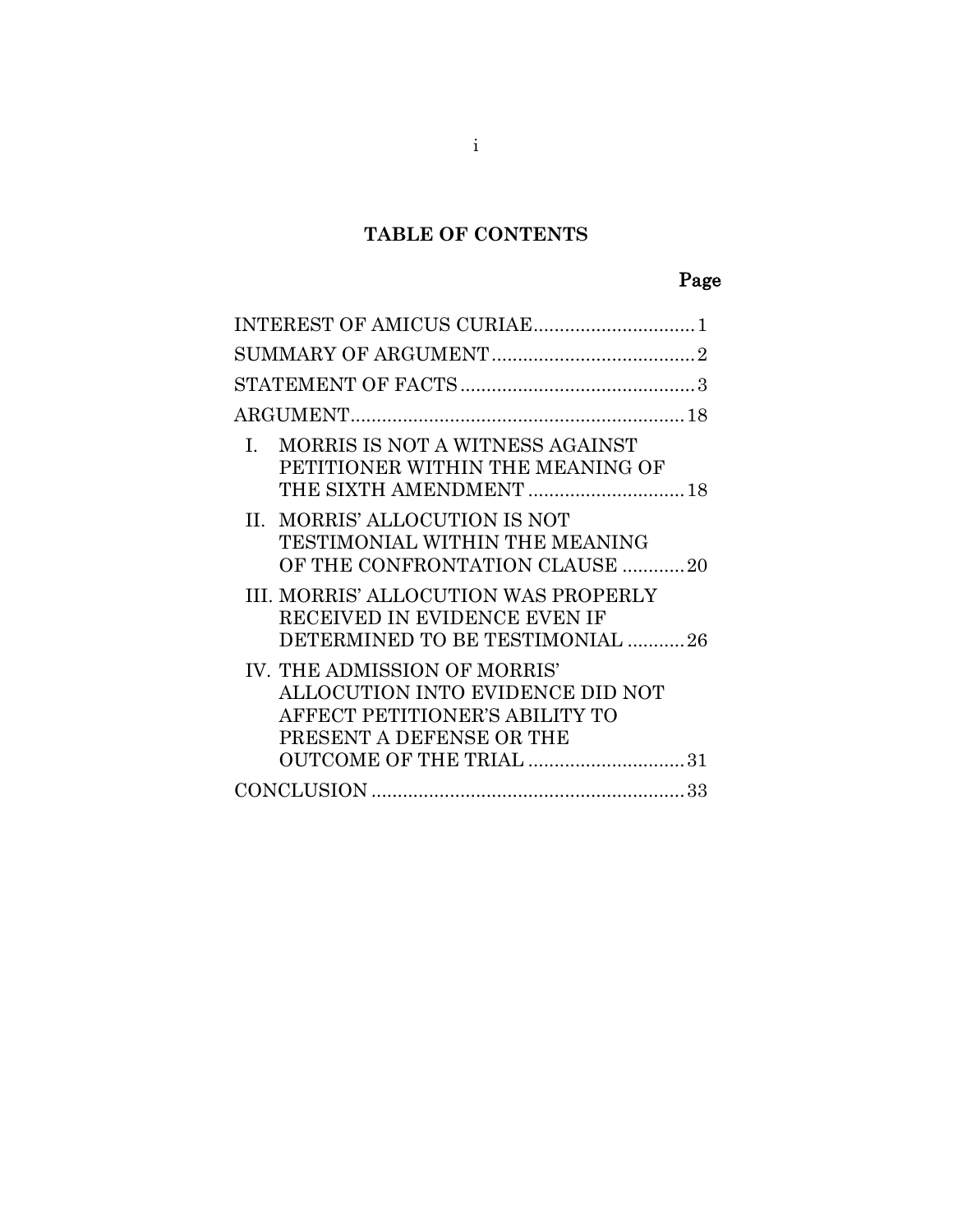# **TABLE OF AUTHORITIES**

# Page(s)

## **Cases**

| People v. Lopez,<br>Reynolds v. United States,<br>Tehan v. U.S. ex rel. Shott, | Brady v. Maryland,       |
|--------------------------------------------------------------------------------|--------------------------|
|                                                                                |                          |
|                                                                                | Chapman v. California,   |
|                                                                                |                          |
|                                                                                | Crawford v. Washington,  |
|                                                                                |                          |
|                                                                                | Davis v. Washington,     |
|                                                                                |                          |
|                                                                                | Delaware v. Van Arsdall, |
|                                                                                |                          |
|                                                                                | Giles v. California,     |
|                                                                                |                          |
|                                                                                | Kirby v. United States,  |
|                                                                                |                          |
|                                                                                | Lord Morley's Case,      |
|                                                                                |                          |
|                                                                                | Michigan v. Bryant,      |
|                                                                                |                          |
|                                                                                | Ohio v. Clark,           |
|                                                                                |                          |
|                                                                                | Ohio v. Roberts,         |
|                                                                                |                          |
|                                                                                |                          |
|                                                                                |                          |
|                                                                                | People v. Serrano,       |
|                                                                                |                          |
|                                                                                |                          |
|                                                                                |                          |
|                                                                                |                          |
|                                                                                |                          |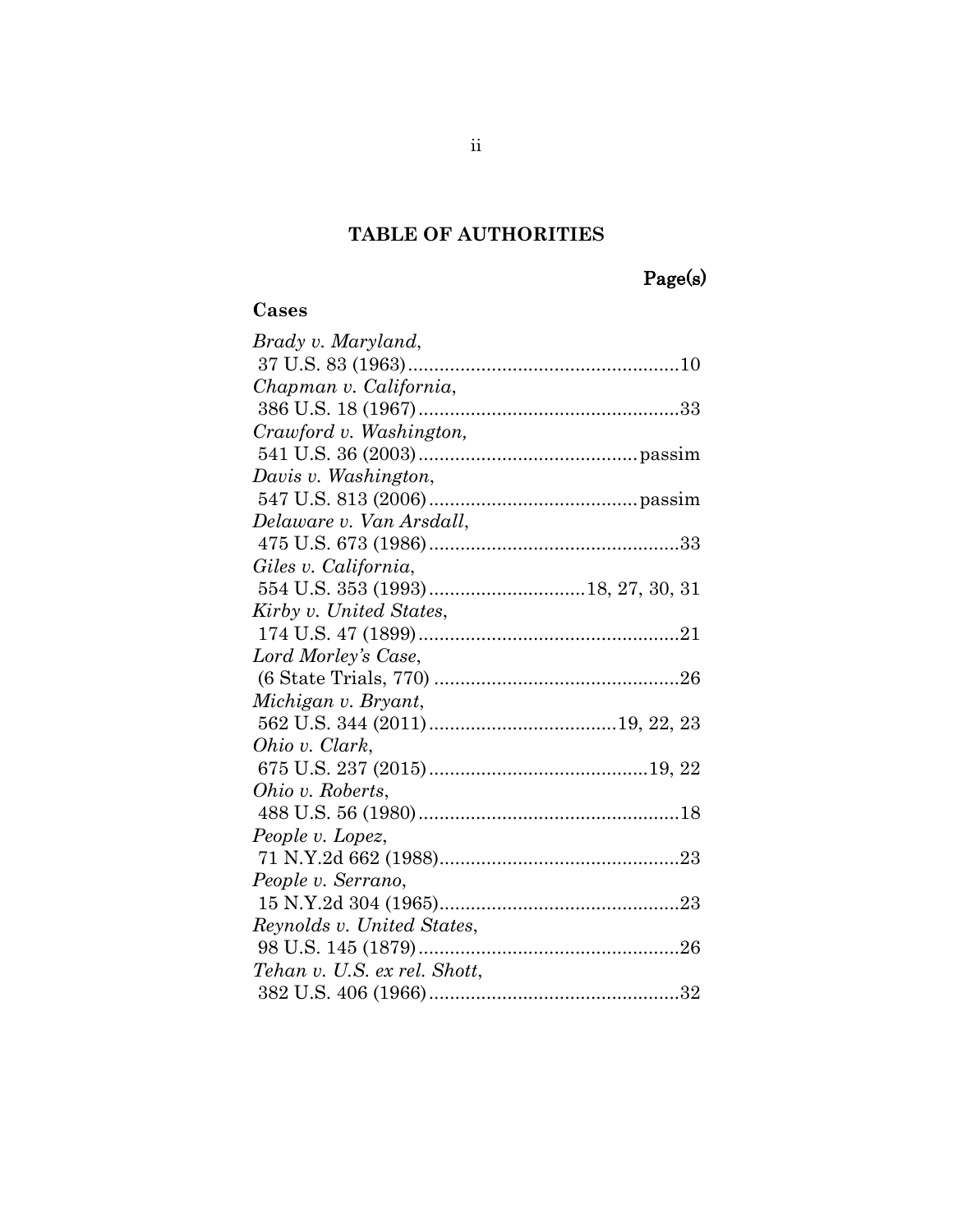| The King v. Macdaniel and Others,            |
|----------------------------------------------|
| (1 Leach 44, 168 Eng. Rep. 124 (P.C. 1754)27 |
| United States v. Aguilar,                    |
|                                              |
| United States v. Centracchio,                |
|                                              |
| United States v. Dolah,                      |
|                                              |
| United States v. Moskowitz,                  |
|                                              |
| United States v. Newton,                     |
|                                              |
| United States v. Petrillo,                   |
|                                              |
| Williams v. Illinois,                        |
|                                              |

# **Other Authorities**

| John C. Hogan, <i>Murder by Perjury</i> , 30 Fordham |  |
|------------------------------------------------------|--|
|                                                      |  |
| Joseph Cox, A Faithful Narrative of the Most         |  |
| Wicked and Inhuman Transactions of That              |  |
| Bloody-Minded Gang of Thief-Takers,                  |  |
| Macdaniel, Berry, Salmon, Eagan, Alias               |  |
| Gahagan: As Also of That Notorious                   |  |
| Accomplice of Theirs, Mary Jones (1756)28            |  |
| <b>Old Bailey Proceedings Online</b>                 |  |
| (www.oldbaileyonline.org, version 8.0, 16)           |  |
| August 2021), June 1756, trial of Stephen            |  |
|                                                      |  |
| Rules                                                |  |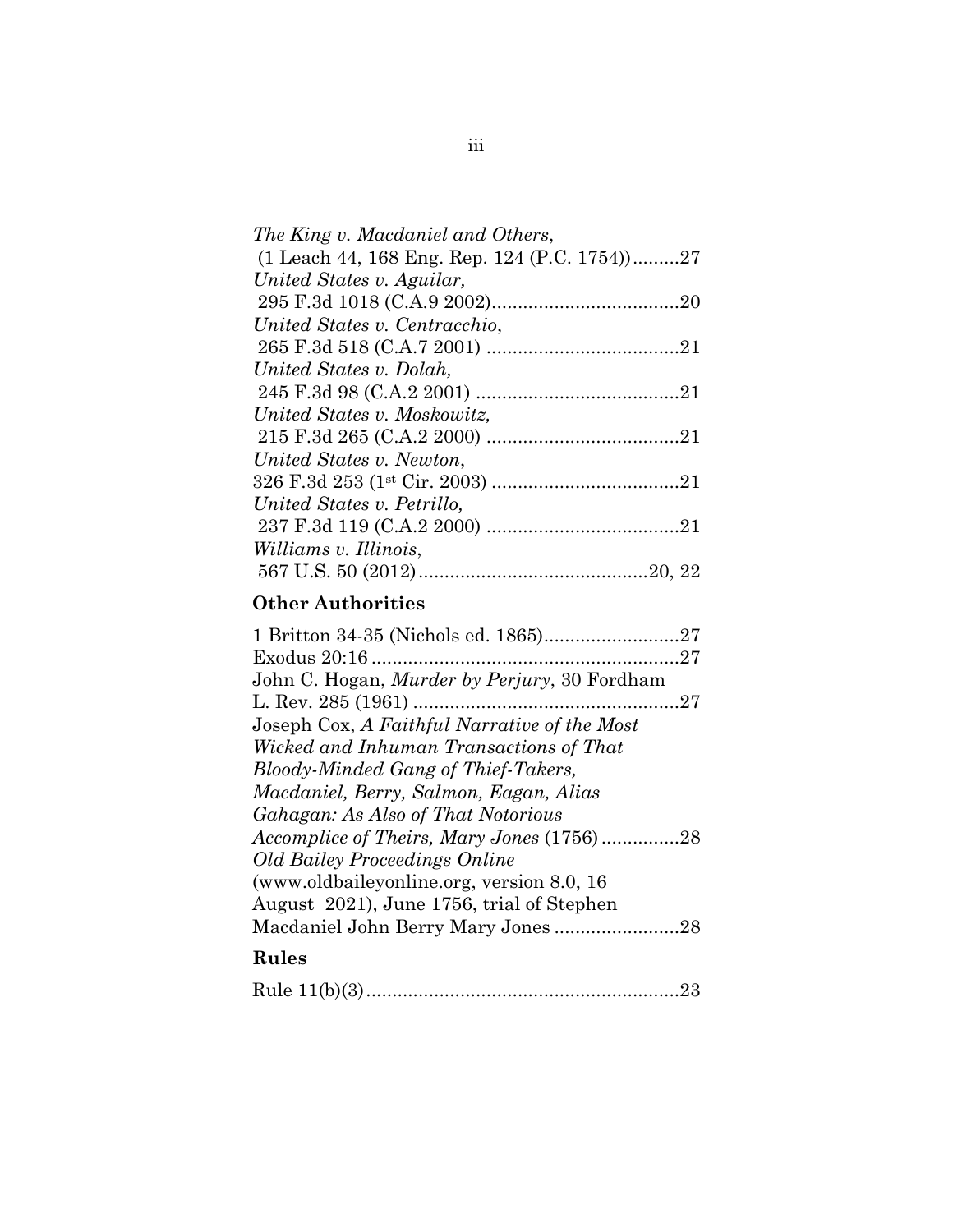# IN THE Supreme Court of the United States

No. 20-637

DARRELL HEMPHILL,  *Petitioner*,

v.

STATE OF NEW YORK,

*Respondent.*

On Writ of Certiorari to the Court of Appeals of New York

#### **BRIEF OF ADAM OUSTATCHER AS AMICUS CURIAE IN SUPPORT RESPONDENT**

#### <span id="page-6-0"></span>**INTEREST OF AMICUS CURIAE[1](#page-6-1)**

Amicus tried petitioner for the murder of David Pacheco, Jr., on behalf of the State of New York. Amicus' interest is to provide a fair and accurate account of the underlying proceedings to allow a fully informed decision thereon. Joanne Sanabria, the

<span id="page-6-1"></span><sup>1</sup> Pursuant to S. Ct. Rule 37.6, counsel for petitioner consented to the filing of this brief, respondent did not. No counsel for a party authored this brief in whole or in part and no person or entity other than amicus made a monetary contribution to its preparation or submission.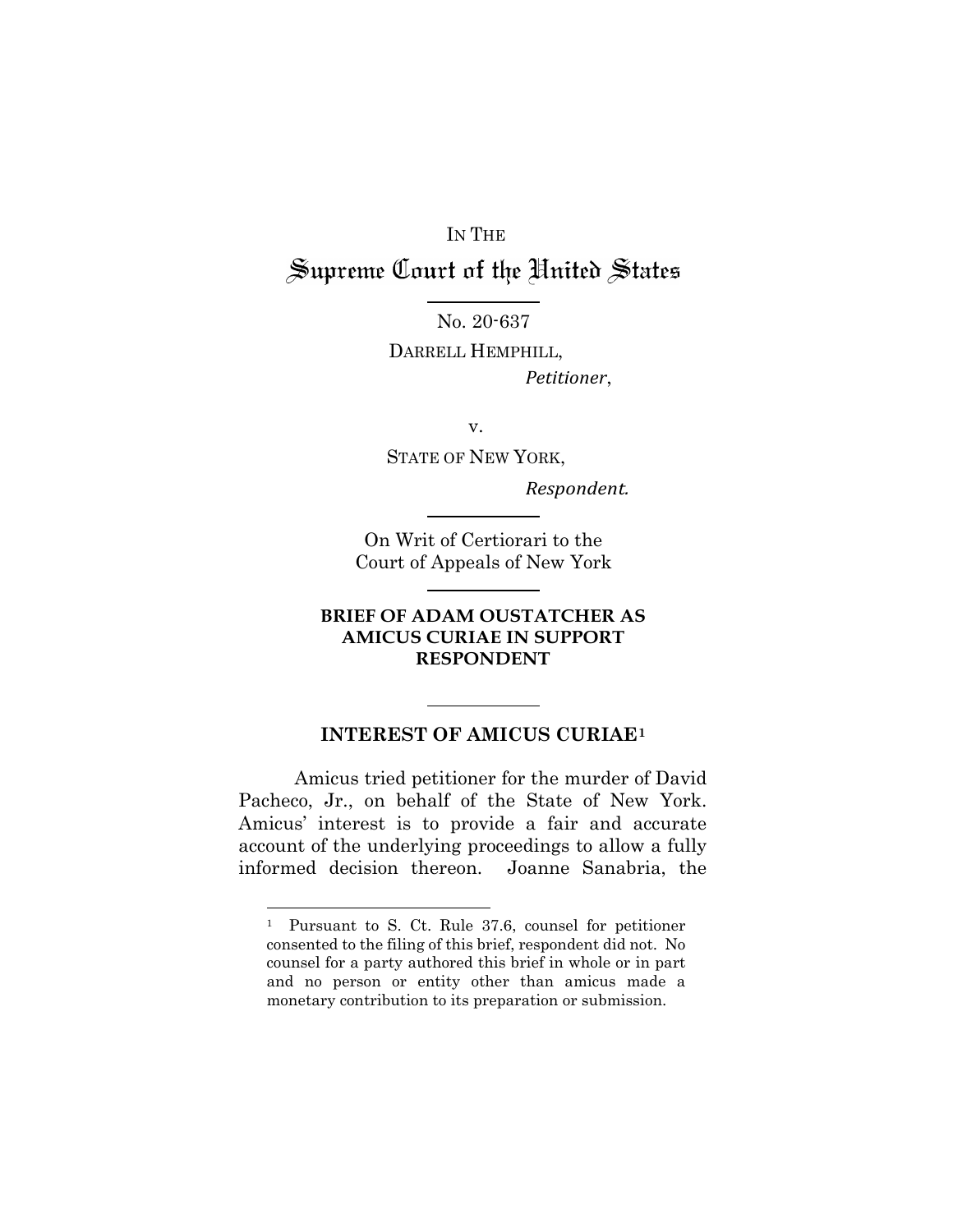mother of David Pacheco, Jr., requested that amicus submit this brief. No attorney-client relationship exists between amicus and Ms. Sanabria.

Amicus was fourth prosecutor assigned to the investigation into the death of David Pacheco, Jr. The first prosecutor handled the case from the arrest of Morris through the abbreviated trial of Morris, which ended in a mistrial on consent of all parties to allow a reinvestigation of the murder. The second prosecutor, who undertook the start of the reinvestigation, died suddenly and unexpectedly. The third prosecutor was unable to dedicate the time the reinvestigation required. Amicus asked to assume responsibility for the reinvestigation into the death of David Pacheco, Jr., in the winter of 2012 with no prior knowledge of the case, whereupon amicus conducted the reinvestigation, presented evidence to the grand jury, and prosecuted the trial of petitioner.

#### **SUMMARY OF ARGUMENT**

<span id="page-7-0"></span>The issue presented by the case at bar is whether the introduction into evidence of the plea allocution of an unavailable individual that does not implicate petitioner in the crime with which petitioner was charged to cure the taint of a misleading statement petitioner's counsel made to the jury after petitioner undertook a campaign to frame the unavailable individual for murder and engaged in in a pattern of misconduct meant to undermine the integrity of the subject proceedings violates the Sixth Amendment. Amicus submits that it does not.

Nicholas Morris was initially charged with the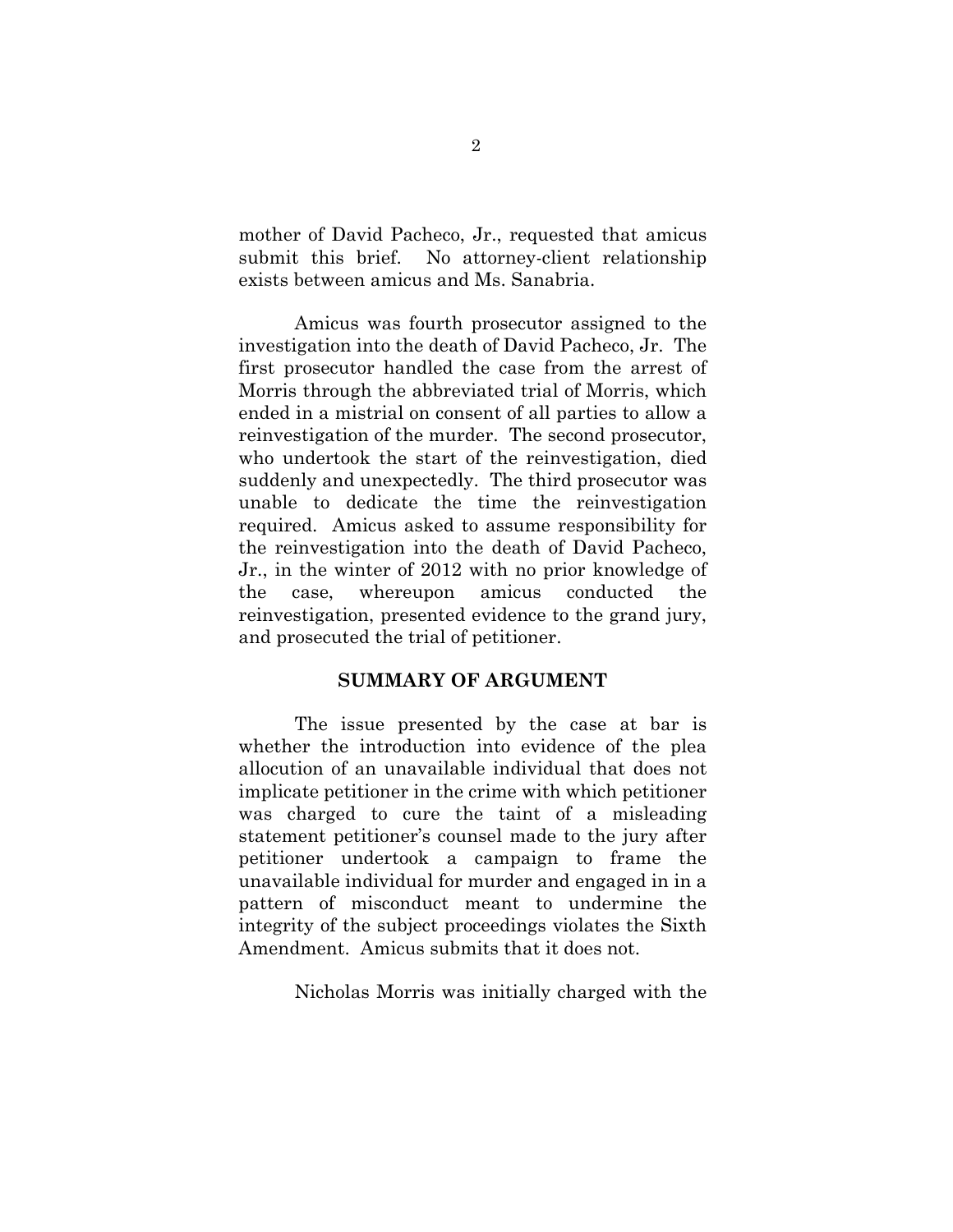murder of David Pacheco, Jr. DNA evidence exculpated Morris. Morris subsequently pled guilty to possessing a firearm unconnected to the murder. Petitioner was not charged with murder at the time of Morris' plea and Morris did not mention or otherwise implicate petitioner in the commission of a crime in his allocution. Because Morris' allocution did not offer evidence against petitioner and the primary purpose of Morris' allocution did not relate to the prosecution of petitioner, Morris' allocution does not implicate petitioner's Sixth Amendment rights.

Petitioner initiated a conspiracy to frame Morris for the homicide within days of the murder. After Morris was exculpated and petitioner was charged with the murder, petitioner engaged in campaign to undermine the integrity of his trial, inclusive of witness intimidation and attempting to perpetrate a fraud on the court. To mitigate prejudice resulting from one of petitioner's attorney's misleading statements to the jury, Morris' allocution was admitted into evidence.

The issue presented is, first, whether Morris' allocution implicates the Confrontation Clause and, if it does, whether petitioner's misconduct allows the introduction of Morris' allocution into evidence.

#### **STATEMENT OF FACTS**

<span id="page-8-1"></span><span id="page-8-0"></span>April 16, 2006 was Easter Sunday (55-56)[2.](#page-8-1) Denise Santiago, Brenda Gonzalez, Jon Vargas, Jose

<sup>2</sup> Page citations are to petitioner's trial transcript unless otherwise noted.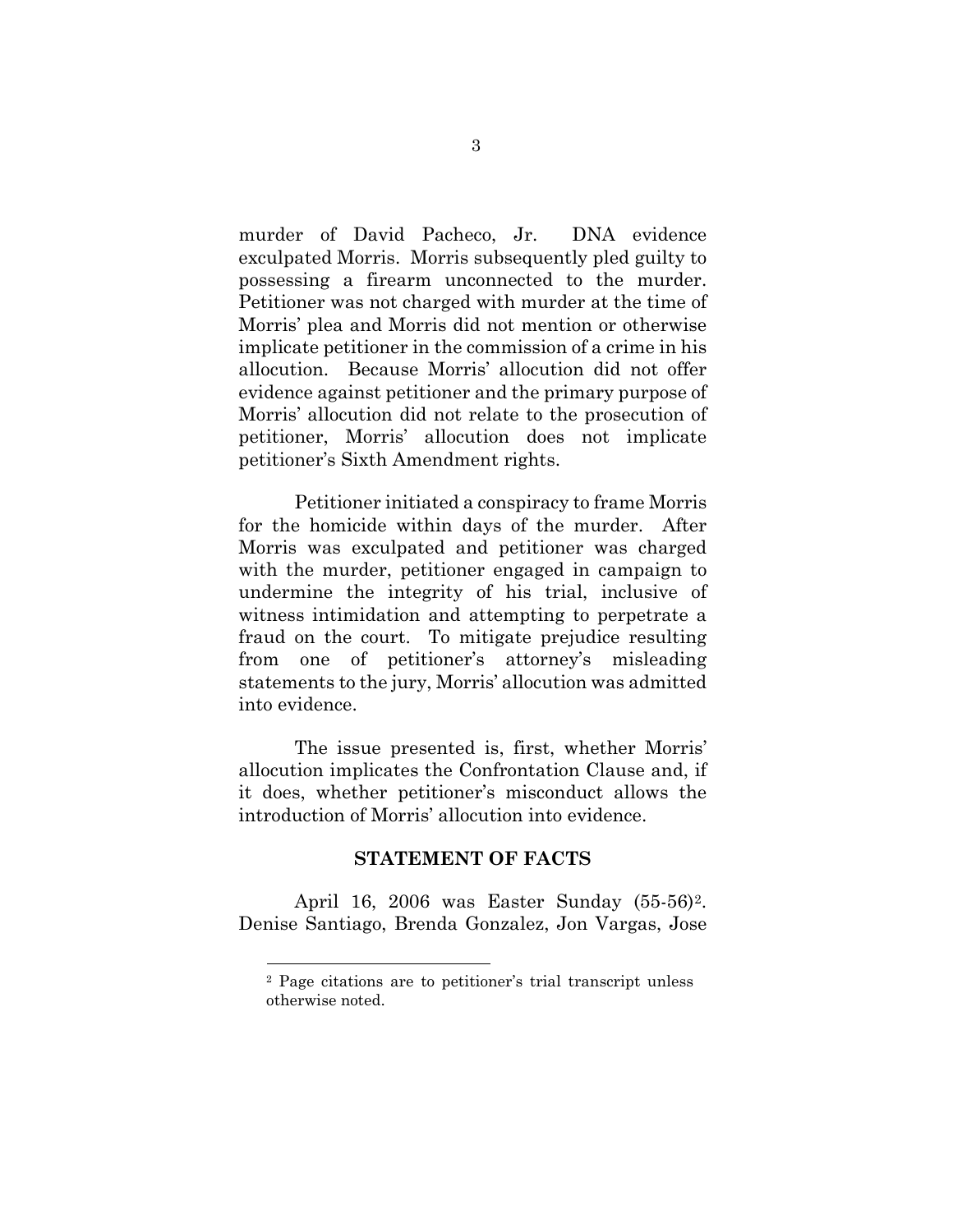Castro, and Juan Garcia were walking to Castro's apartment in a building located on the southwest corner of the intersection of Harrison Avenue and Tremont Avenue in the Bronx after doing some early morning shopping (257, 441, 803-04, 875-76). A tall, thin, African American man wearing a blue sweater and a baseball hat pulled low on his forehead - a stranger to the group - was standing in the street on Harrison Avenue talking on a cell phone (443, 839, 874). The sweater stood out: it was a bright shade of blue with a distinctive fabric pattern (442-45, 809-10, 840, 877-80, 1160, 1081, 1092). It is uncertain what sparked the animosity, but a fistfight ensued with another man, Ronell Gilliam, joining in on behalf of the man in the blue sweater (257-60, 441-42, 803-05, 808- 10, 839-40, 875, 985-87).

The stranger's blue sweater was pulled down in the tumult, revealing a tattoo on his right arm (270-71, 420-22, 808, 862-63, 988-89). The man in the blue sweater, losing the fistfight, ran away (881). Vargas chased after him (881). The fighting stopped (888, 978). Gilliam, Castro, Garcia, Santiago, and Gonzalez walked in the direction that the man in the blue sweater and Vargas ran, cursing at and threatening each other (888, 977-78, 994-95). Gilliam, outnumbered and feeling that the fistfight might resume, placed a telephone call to his friend Morris requesting help (978, 995).

Vargas returned to his friends having failed to catch the man in the blue sweater and the argument stopped (881). Vargas felt faint and sat on a milk crate near the entrance to Castro's apartment building in the company of Castro, Santiago, and Gonzalez, while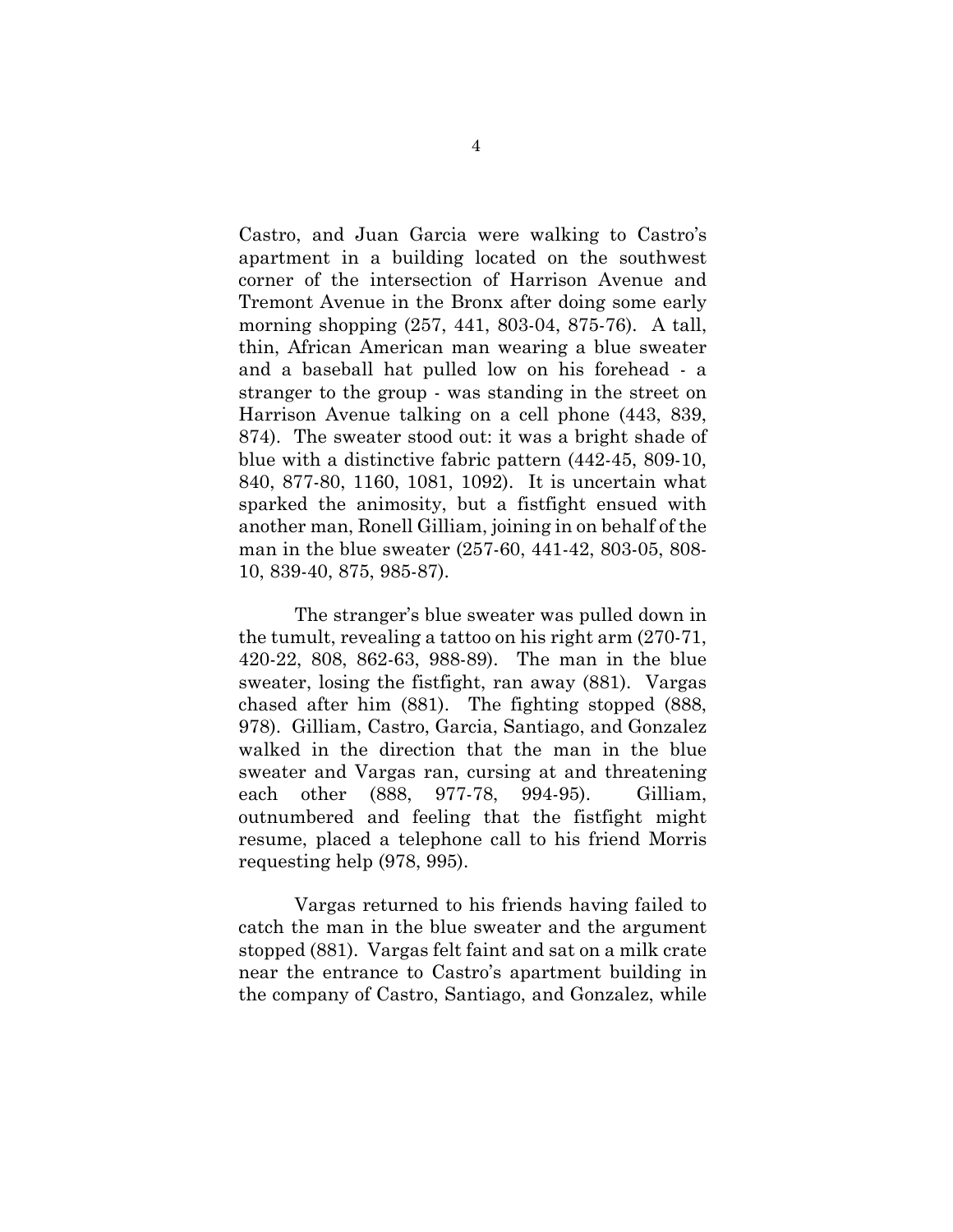Garcia walked across the intersection to buy Vargas a bottle of water (265-66, 450, 812-13, 843, 882-84, 882). Gilliam stood outside the apartment building where he lived on Harrison Avenue, two buildings north of the intersection (979).

A car pulled up in front of Gilliam and the man in the blue sweater exited the vehicle (267, 272, 292- 93, 451, 457-78, 812-15, 843-44, 882-84). The man in the blue sweater asked Gilliam where the other group was situated (978-79, 996-98). Gilliam pointed down Harrison Avenue, adding that the argument was quashed (978-79, 996-98, 1157). The man in the blue sweater pulled out a gun, pointed it in the direction of Garcia, who was crossing the street, and fired multiple gunshots as Garcia ran through the intersection, directly in front of a minivan, in the direction of his friends (978-79, 996-98).

That minivan was driven by Joanne Sanabria. Ms. Sanabria, entirely unaware of the above events, was driving on Tremont Avenue with a car full of children having just visited family (54-55). Her two year-old son David was strapped in his car seat directly behind her (54-57). One of the bullets fired by the man in the blue sweater penetrated the minivan's door, pierced the child's car seat, then tore through David's left lung, spleen and spinal column, killing him (929).

Ballistic evidence recovered from the crime scene and the slug recovered from the blanket in which the toddler was swathed at the hospital revealed that one gun was used in the commission of the murder: a 9mm pistol (101, 156, 182, 220, 1204-05).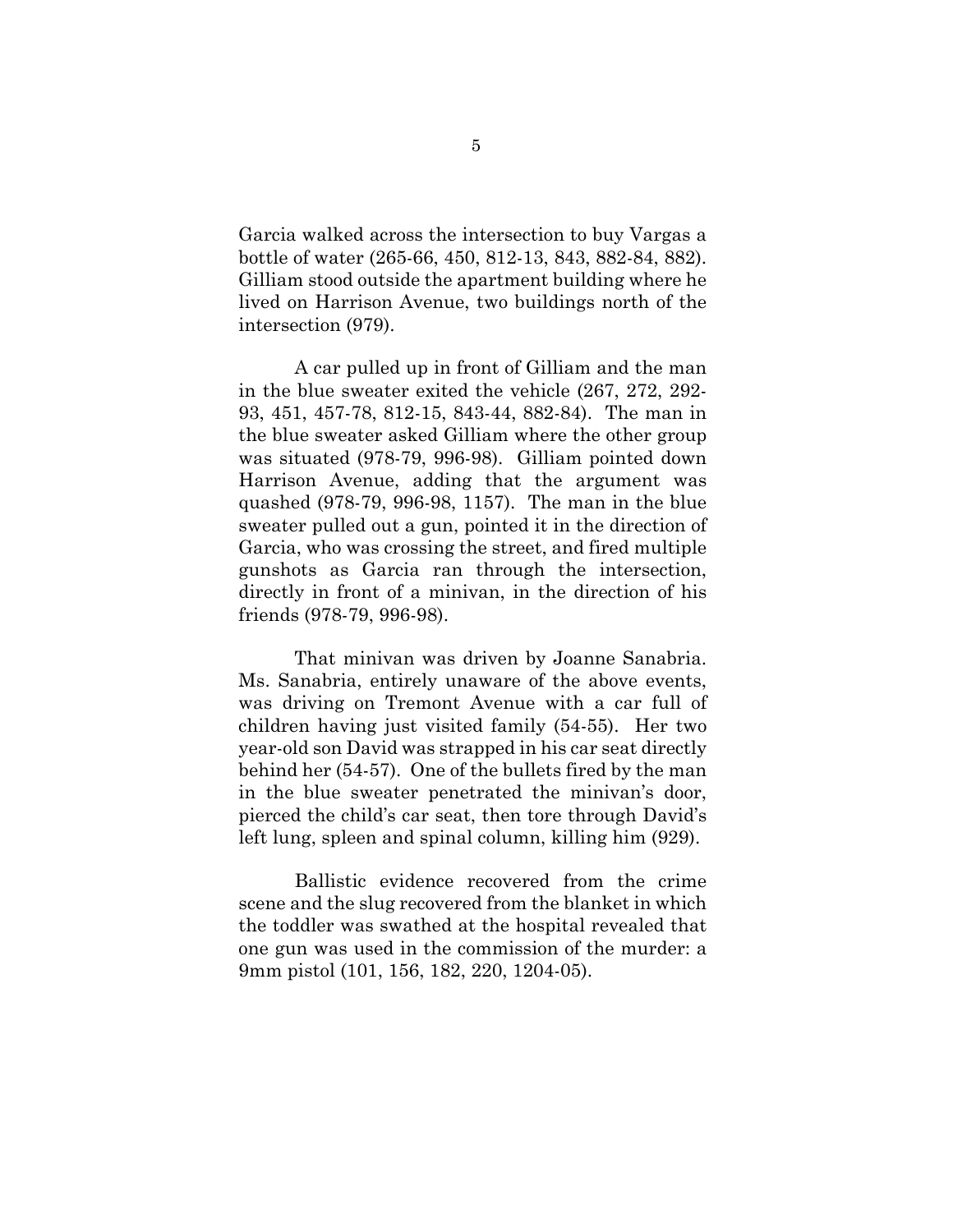The police went to the apartment where Gilliam lived with his grandmother (661-64). Gilliam was not there, but the police recovered the bright blue sweater from a closet, noting the strong odor of gunshot (664- 67). The police went to Morris' apartment and recovered three rounds of .357 and one round of 9mm caliber ammunition (669, 679).

The night of the murder, petitioner, Gilliam, and petitioner's girlfriend (and future wife) Aida Llanos rendezvoused at the home of petitioner's friend Vernon Matthews in Brooklyn and, at petitioner's suggestion, fled the Bronx, where petitioner had lived his entire life (984-85, 1002-03). Days later, Matthews spoke to the police and signed a statement indicating that, on the night of the murder, he heard petitioner admit to being the gunman (1243-45).

While Ms. Sanabria and her husband David, having just buried their child, stood in front of reporters' microphones holding David's favorite doll, their faces streaked with tears, begging the public for help in finding their son's killer (Exhibit 101), petitioner and Llanos were making a new start of it in North Carolina, as far away from the police investigation as possible, with petitioner taking a false name ("Darrell Davis") (937-42).

Morris knew the police were looking for him and walked into a local new station to bring himself into custody (Exhibit 101, 332-35). Morris gave an interview proclaiming his innocence and took off his shirt, showing that he did not have any tattoos on his right arm. Morris also had a prominent facial scar (Exhibit 101). No witness described the gunman as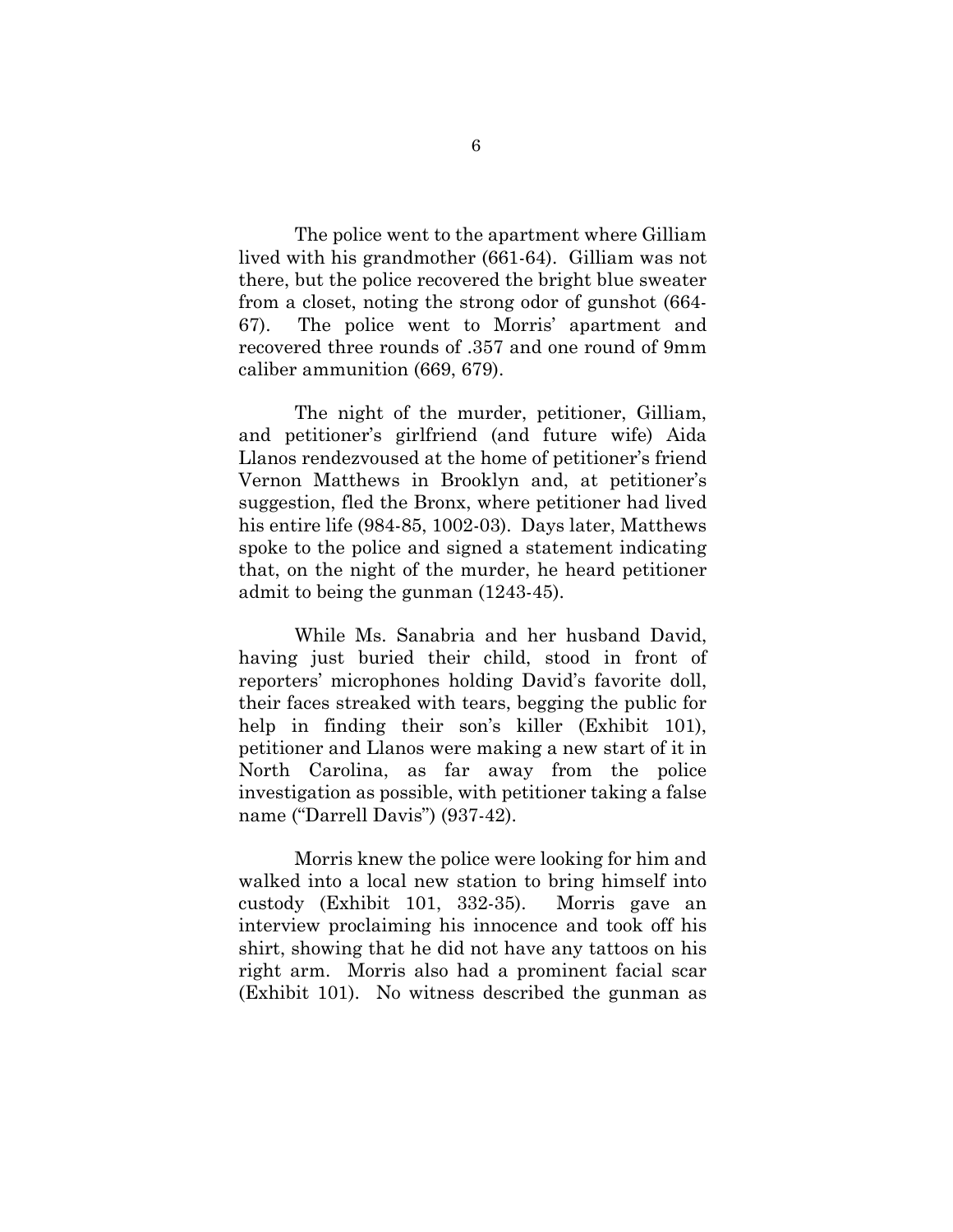having a facial scar.

-

Morris was placed in lineups (683). Vargas, Santiago, and Gonzalez identified him as the shooter (684-697). Garcia, who was closest to the gunman at the time of the shooting, viewed the lineup and indicated that the shooter was not in the lineup (819).

Petitioner paid for Gilliam's food and hotel in North Carolina for days and then told Gilliam that Morris informed the police of his role in the shooting (1006-08). This was a lie petitioner voiced after finding out that Matthews revealed to the police that petitioner confessed to being the gunman (1006). Petitioner, Gilliam's older cousin, instructed Gilliam to return to New York to tell the police "Nick is the shooter (1008)."

Gilliam was driven back to the Bronx by petitioner's friend, where he met George Vomvalakis, a lawyer petitioner hired to add credence to petitioner's efforts to falsely implicate Morris, for a few minutes before walking into the district attorney's office to criminate Morris as the gunman (1009-12).

After leaving the district attorney's office, Gilliam found out that Morris did not implicate petitioner or Gilliam (1013). Days later, Gilliam, accompanied by one of petitioner's brothers<sup>[3](#page-12-0)</sup>, walked into the 46th precinct station house unannounced, purposefully without Vomvalakis, and told the police

<span id="page-12-0"></span><sup>3</sup> Morris, unaware of what was transpiring, called Hemphill's brother while Gilliam was in the precinct (1015, 1031).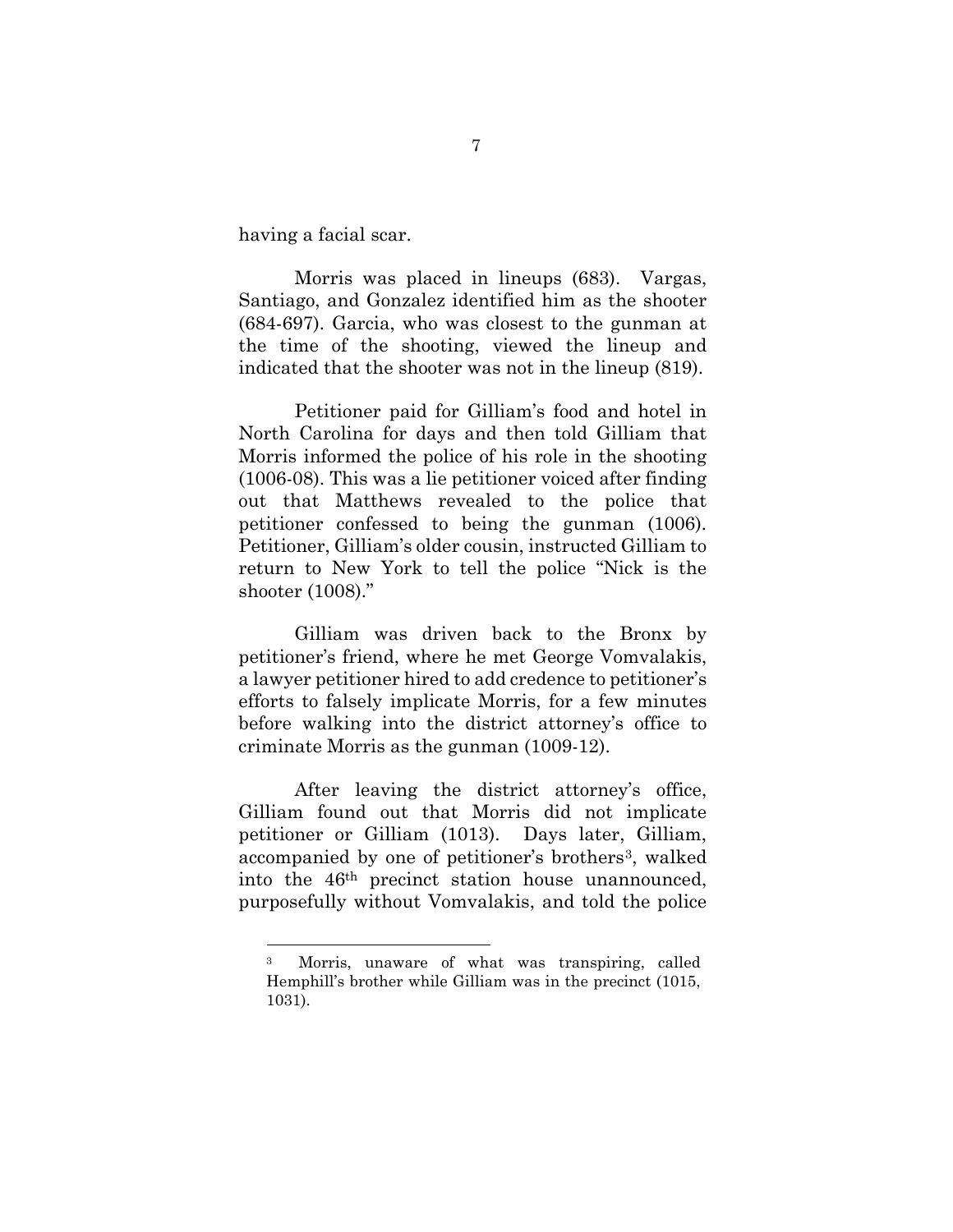the truth: petitioner, not Morris, was the shooter (1014-15). Vomvalakis found out what Gilliam was doing and called the precinct to stop Gilliam from speaking to the police (958).

The next day, Gilliam and Vomvalakis returned to the district attorney's office and Gilliam again told the police and prosecutor that petitioner was the shooter (1009-12). After identifying petitioner as the murderer, Gilliam was jailed and charged as an accomplice to the murder, even though he had no foreknowledge of petitioner's intent to kill and tried to stop the shooting (724-26).

In opening statements at Morris' trial, Morris' attorney revealed that a single male DNA profile was obtained from the blue sweater (Pet. Cert. Appendix 4A, 9A). A mistrial was declared to allow Morris' DNA profile to be developed and compared to the DNA recovered from the blue sweater. *Id.* Subsequent DNA testing exonerated Morris, revealing that his DNA was not on the blue sweater. *Id.*

Morris pled guilty to possessing a .357 caliber revolver because, after Gilliam called him on April 16, 2006, Morris was en route armed with a .357 revolver (1181-85).

Sometime later, Morris was stopped by customs officials returning to the Bronx after traveling to Barbados to attend to a family matter and was barred from re-entering the United States due to his gun conviction (894-95, Pre-Trial Applications 124, October 2, 2015).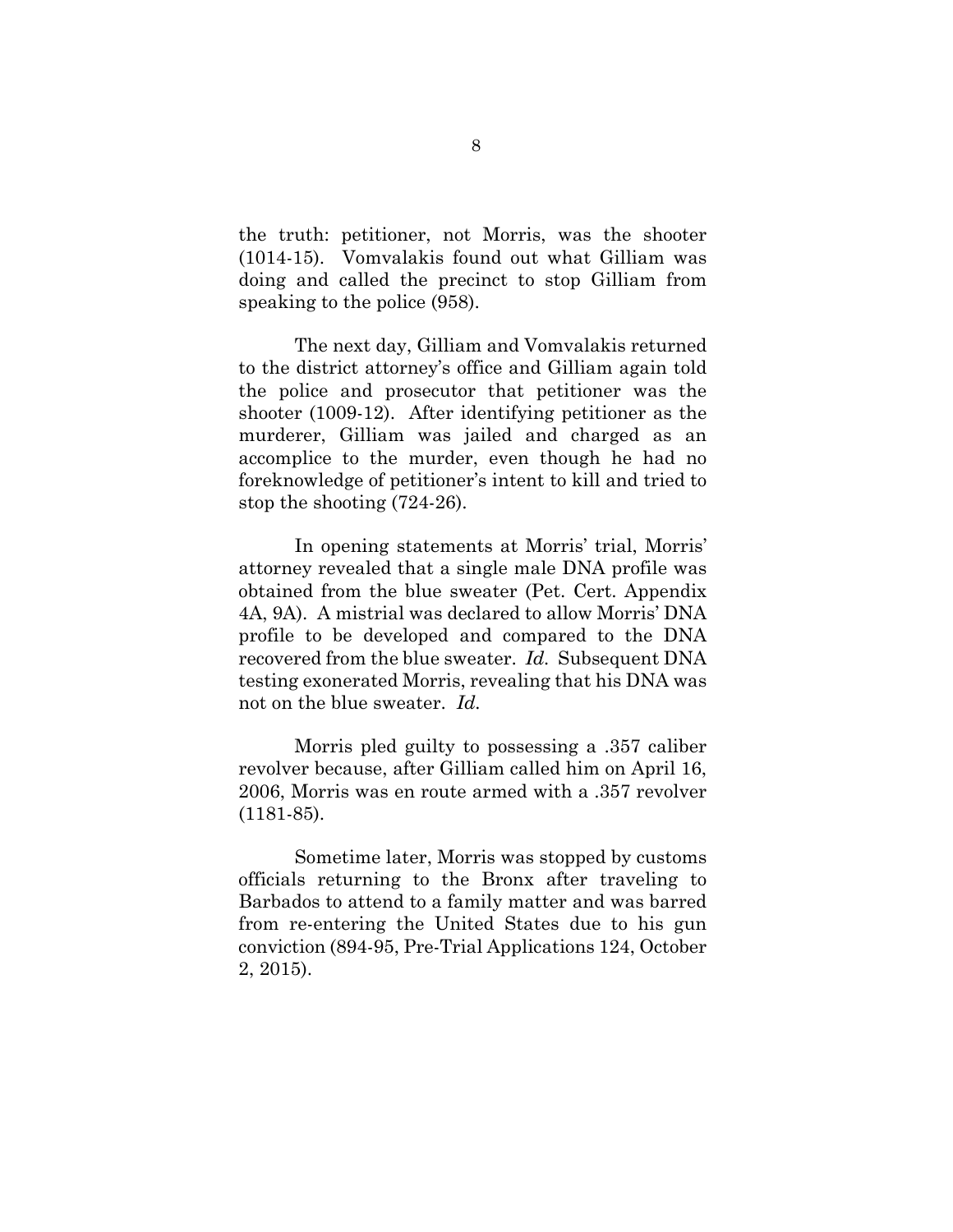Gilliam entered into a cooperation agreement in November 2010 pursuant to which, if Gilliam testified truthfully at all future proceedings, he would be sentenced to five years' incarceration on his plea to manslaughter in the first degree (969).

On April 26, 2011, law enforcement officials traveled to North Carolina and executed a search warrant, taking a DNA swab from petitioner (524-27). Subsequent DNA testing and analysis revealed that petitioner's DNA matched the DNA profile found on the blue sweater (567, 572-73).

In the late winter of 2012, amicus assumed responsibility for the reinvestigation and began interviewing witnesses who had never been spoken to previously and re-interviewing previously identified witnesses. Based upon newfound evidence, a grand jury charged petitioner with the murder of David Pacheco, Jr.

29 witnesses were called by the prosecution at petitioner's trial.

Michelle Gist, a woman who knew petitioner, Gilliam, and Morris for years prior to the shooting, testified that she was parking her car on Harrison Avenue minutes before the shooting when she saw petitioner, wearing a bright blue sweater, on the hood of her car involved in a fistfight (343, 349-52, 379).[4](#page-14-0)

<span id="page-14-0"></span><sup>4</sup> Petitioner's appellate counsel submits to the Court that one witness, that being Gist, said that Morris, "had been at the scene" with Gilliam (Pet. Merit Brief 5). This does not accurately reflect Gist's testimony as she testified that she saw petitioner and Gilliam involved in the fistfight and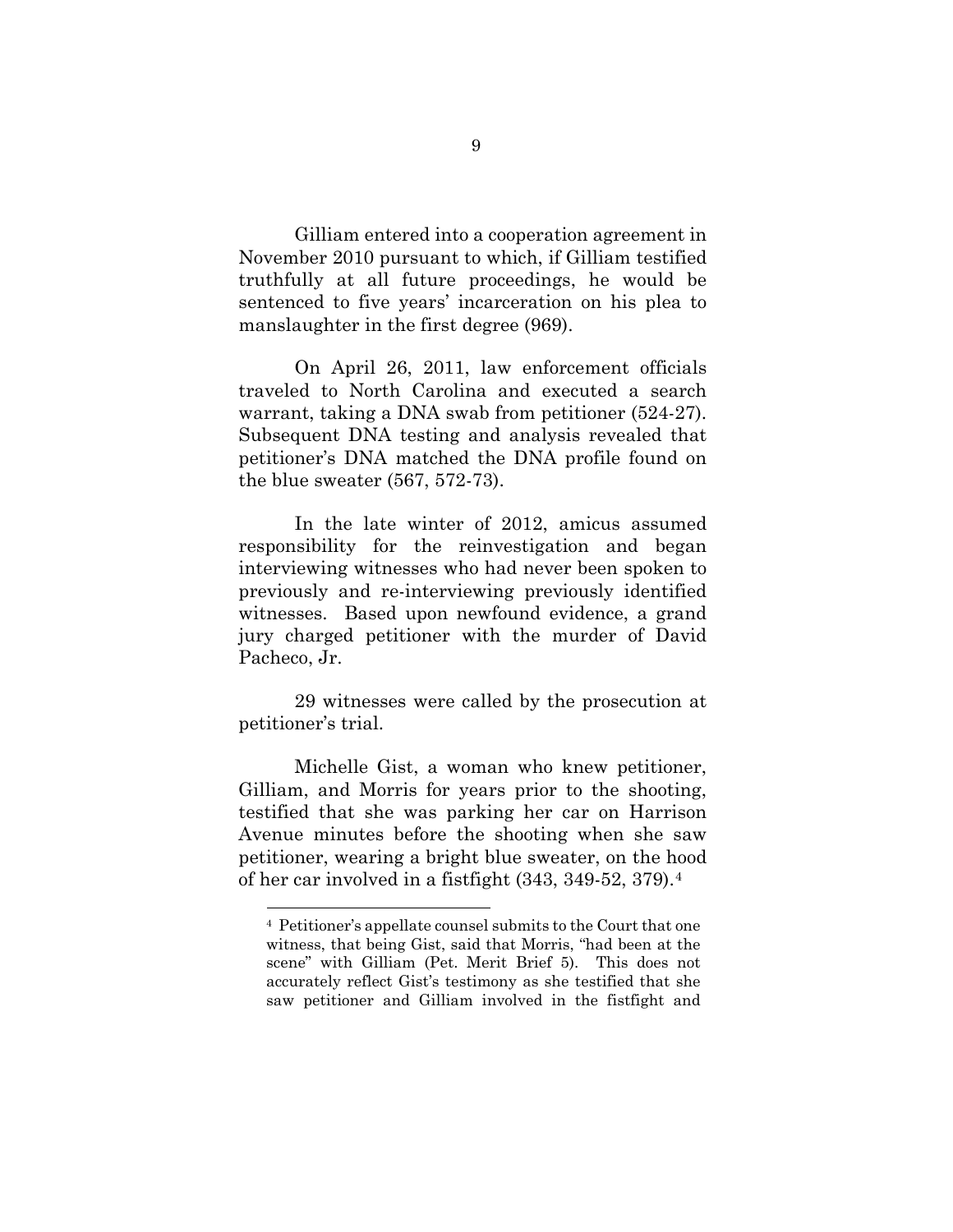In a brazen attempt at witness intimidation, petitioner screamed at Gist in open court to silence her in the middle of her testimony (352).

Ardell Gilliam, petitioner's grandmother, testified against him at trial, recounting for the jury that she saw petitioner wearing a blue sweater earlier on the day of the murder (602-03, 611-12).

While *Brady v. Maryland*, 37 U.S. 83 (1963), solely requires disclosure of the information provided by Santiago, Gonzalez, and Vargas, not that the prosecution call them as trial witnesses, the prosecution called Santiago, Gonzalez, and Vargas at trial to ensure that the jury heard all the evidence against Morris when considering the charges against petitioner even though, by so doing, the prosecution forfeited its right to cross-examine Santiago, Gonzalez, and Vargas.[5](#page-15-0)

The unreliability of Vargas', Santiago's, and Gonzalez' identifications of Morris was patently clear without the need for cross-examination. Vargas, Gonzalez, and Santiago each admitted that they never saw the gunman's face. Vargas, who saw a Daily News newspaper article about the shooting with a

subsequently saw Morris in the area well after the fistfight and shooting (354, 375-76).

<span id="page-15-0"></span><sup>5</sup> It became unlikely that Santiago, Gonzalez, or Vargas would voluntarily testify if asked by petitioner's counsel after petitioner's counsel dispatched an investigator who gained access to Santiago's home without properly identifying himself, riffled through her private belongings, and attempted to take a statement from Santiago after placing his gun on her coffee table with the barrel of his gun pointing at Santiago.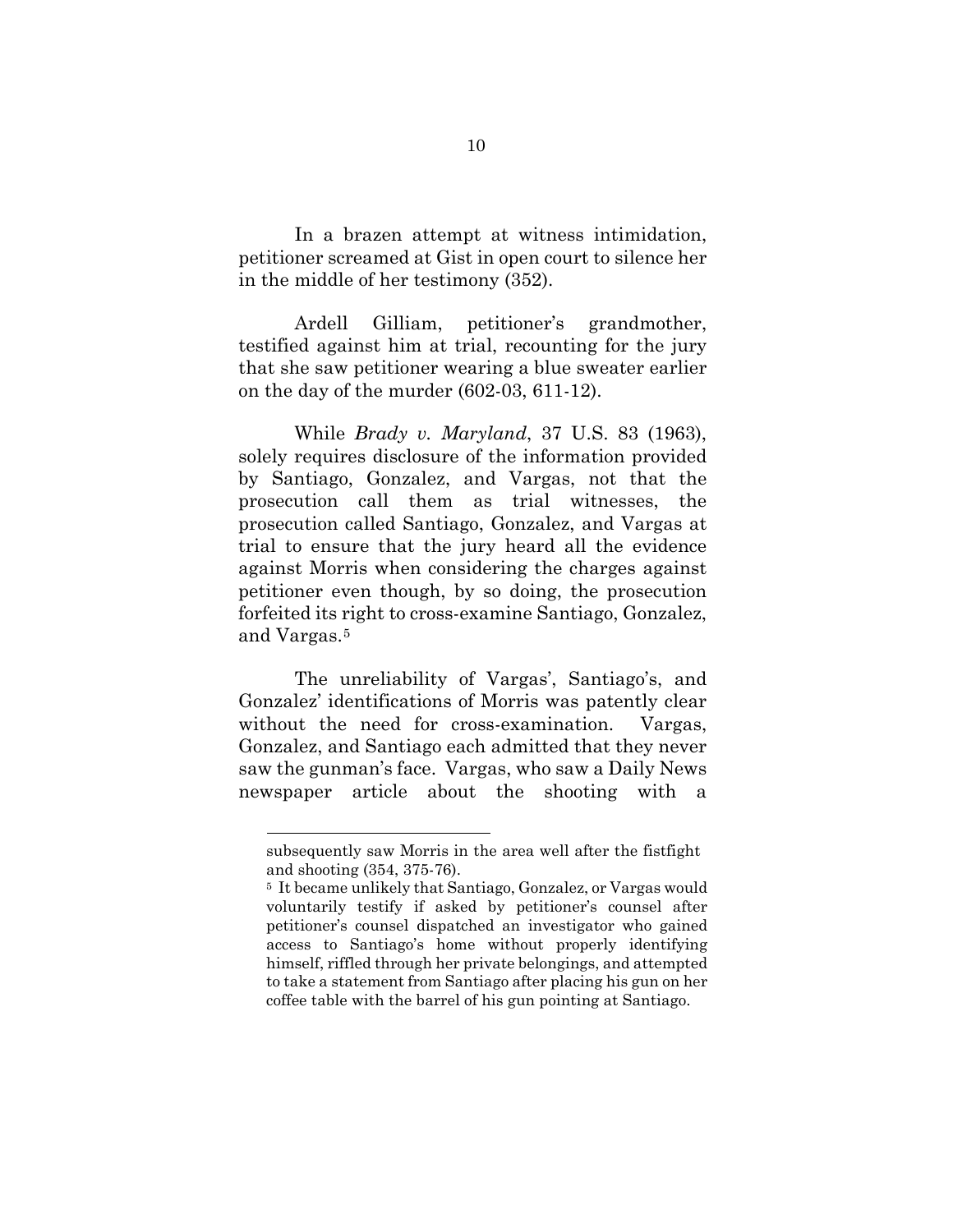"gentleman on the cover" before viewing the lineup, only saw the back of the gunman's head as he ran away, Santiago's momentary view of the gunman was at a considerable distance and his face was blocked by his hat and the gun, itself, and Gonzalez, who is severely nearsighted, was not wearing her glasses at the time of the shooting or when she viewed the lineup. Santiago further testified that she saw the News 12 broadcast and the man shown in the broadcast (Morris) was not the shooter (467-69, 487-89, 844-49, 885-88).

Garcia testified that he viewed the lineup containing Morris and the gunman was not in the lineup (819).

Castro, who did not view the lineup, testified that he saw Morris on a television news broadcast the morning that lineups were conducted and the man shown in the broadcast (Morris) was not the shooter (280).

Petitioner's trial counsel misrepresented Gonzalez' grand jury testimony to the jury to give the false impression that Gonzalez knew Morris by name at the time of the shooting (479). To correct the taint resulting from this artifice, the prosecution was permitted to introduce a portion of Gonzalez' grand jury testimony reaffirming that Morris was a stranger to her (616-17).

Gilliam provided a full account of the day of the murder, from the fistfight (977-79) to meeting petitioner, Llanos, Morris, and Gilliam's brother William in the lobby of his building before they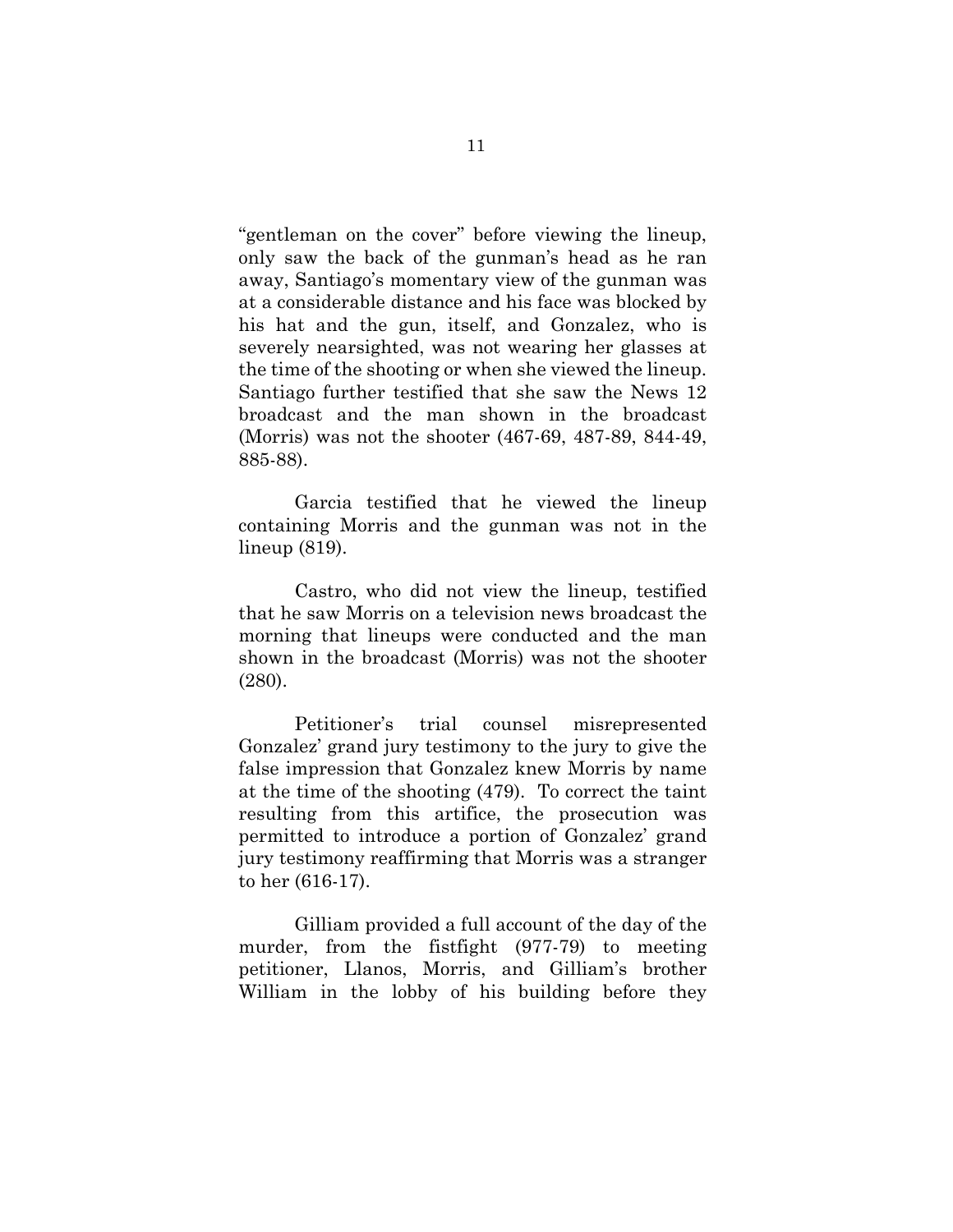proceeded to the apartment Gilliam shared with his grandmother moments after the shooting where it was decided that Gilliam would dispose of petitioner's 9mm pistol and Morris' .357 revolver (980-81), disposing of the murder weapon (981, 1042), and then meeting petitioner and Llanos at Matthews's home in Brooklyn before fleeing to North Carolina (984-85, 1003). Gilliam identified petitioner as the murderer, the man in the blue sweater (979). Gilliam further testified to being put up in a hotel by petitioner, then being told by petitioner that Matthews told the police that petitioner was the shooter and Morris was speaking to the police (1006-08). Petitioner instructed Gilliam that he must therefore return to New York to place blame for the murder on Morris (1008).

Gilliam's testimony was corroborated by independent evidence at every critical juncture: by Gonzalez, Santiago, Castro, Vargas, and Garcia with regards to the fistfight, by Milagros Pagan, Justina Bautista, and Anthony Baez as to the shooting (1079- 1080, 1092, 1159), by Gist, Ardell Gilliam and DNA evidence as to petitioner's identity as the man in the blue sweater, and by Vomvalakis, who testified that either petitioner or Llanos paid for his representation of Gilliam, he met Gilliam for mere minutes on the courthouse steps and provided no legal counsel to Gilliam before walking Gilliam into the district attorney's office and, ultimately, a state prison term (952-58). The only affirmative act Vomvalakis undertook during his representation of Gilliam was to attempt to stop Gilliam from revealing petitioner's role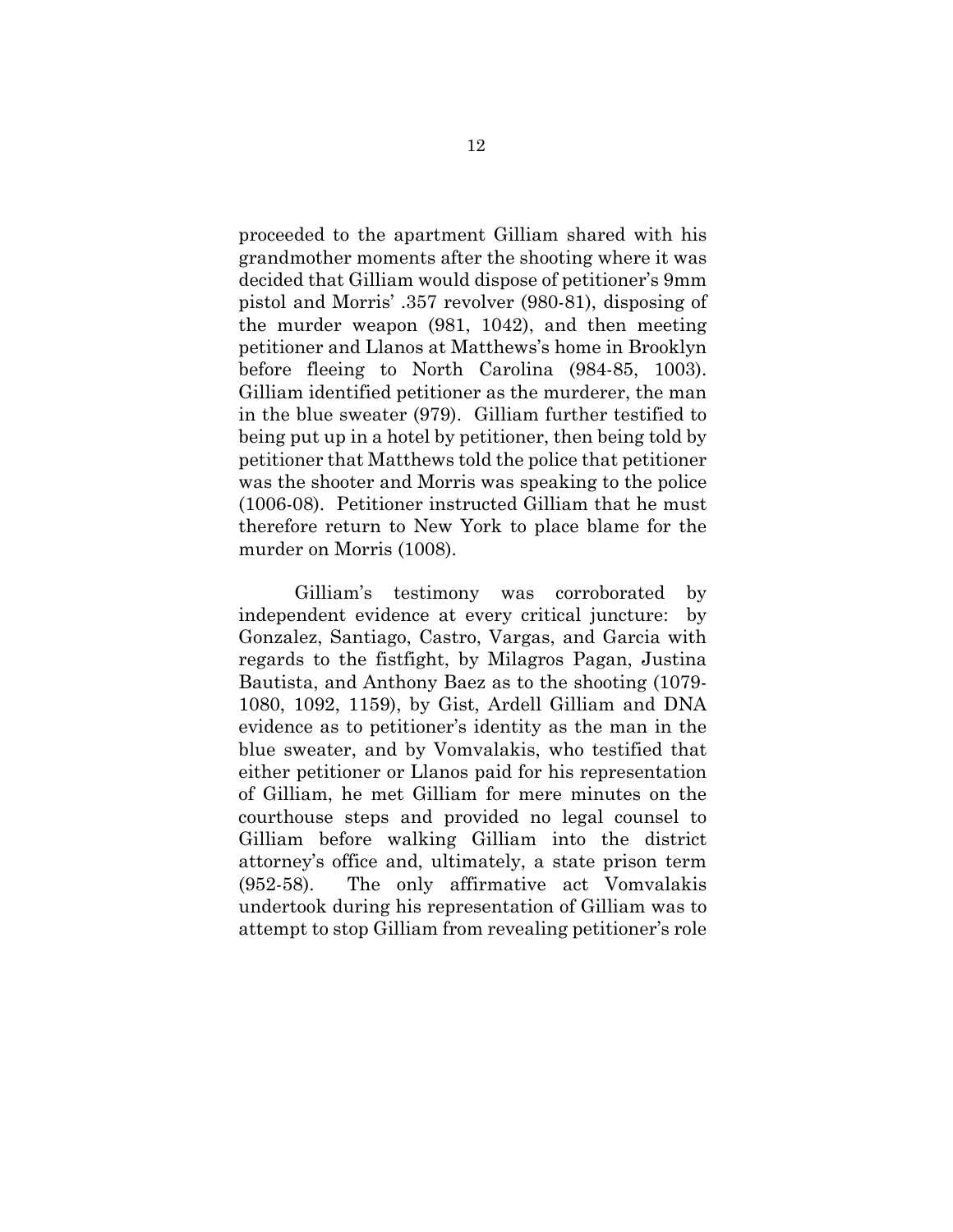in the murder to the police (960).[6](#page-18-0) Moreover, Gilliam's testimony established that Gilliam did not have a motive to falsely identify petitioner as the gunman (987, 1046).

Gilliam took full responsibility for his conduct and, pursuant to the terms of his cooperation agreement, was subsequently sentenced to five years' incarceration for the murder his cousin committed (969-70).

Baez tried to break up the fistfight in which the man in the blue sweater was involved and was later seated in a car near to and with a clear view of the gunman when he fired the fatal shot. Baez, who identified Gilliam from a photo array, did not pick Morris from a six-pack of photographs when asked to identify the gunman (1161-75).[7](#page-18-1)

Petitioner's sister-in-law Elisa Hemphill, after coming down with an apparent case of trial induced amnesia, ultimately admitted that petitioner "might" have had a tattoo on his right arm prior to the shooting (421-22).

The trial judge directed petitioner to bare his

<span id="page-18-0"></span><sup>6</sup> Vomvalakis claimed to have lost his notes regarding the work petitioner/Llanos paid him to perform (960).<br><sup>7</sup> Petitioner's appellate counsel submits that Baez identified

<span id="page-18-1"></span>Morris in the photo array (Pet. Merit Brief 6), even though Baez testified at trial that he did not: "I was hoping to remember most of the guy's face, but, again, I told the police officer at that moment that I cannot remember his face. I can just remember his physique, his, you know, being tall and the sweater and stuff like that (1163)."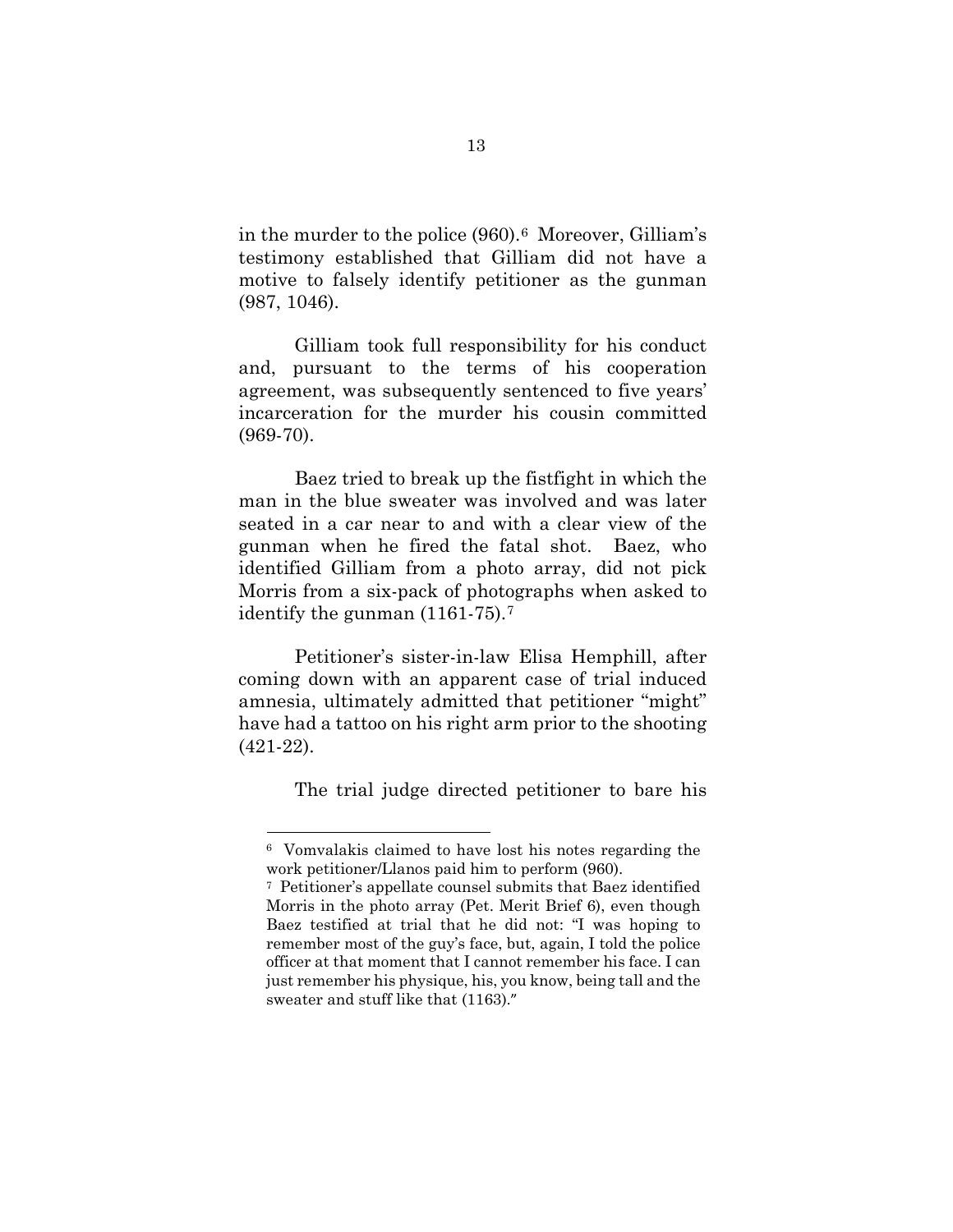right arm before the jury, revealing a tattoo on his right arm reading "DA 10453" (431-36).

In his opening statement, petitioner's trial attorney attempted to mislead the jury into believing that Morris possessed the murder weapon at the time of the murder (42). To correct the false impression created by petitioner's trial counsel, the trial court allowed the prosecution to introduce Morris' allocution into evidence because Morris was unavailable to testify at trial (506-10).

The last witness called by the prosecution was Matthews, petitioner's longtime friend and the man who owned the home where petitioner, Llanos, and Gilliam regathered after the murder (1252, 1256). Matthews signed a statement four days after the murder indicating that, on the day of the murder, Matthews heard petitioner confess to the shooting, as petitioner said that men attempted to rob him, petitioner fought them, after which petitioner retrieved a gun and shot at the people who tried to rob him (1254, 1313). Matthews was brought to court pursuant to a material witness order after he pulled his child from school and absconded from their home to avoid testifying against petitioner at trial (1292-93). On the witness stand, similar to Elyse Hemphill, Matthews manifested a markedly selective memory, as he repeatedly looked towards petitioner during his examination and had to be directed to look at the written account of the statement he made to the police (1254-59). Even then, Matthews pled a loss of memory regarding petitioner confessing that he was the gunman (1314).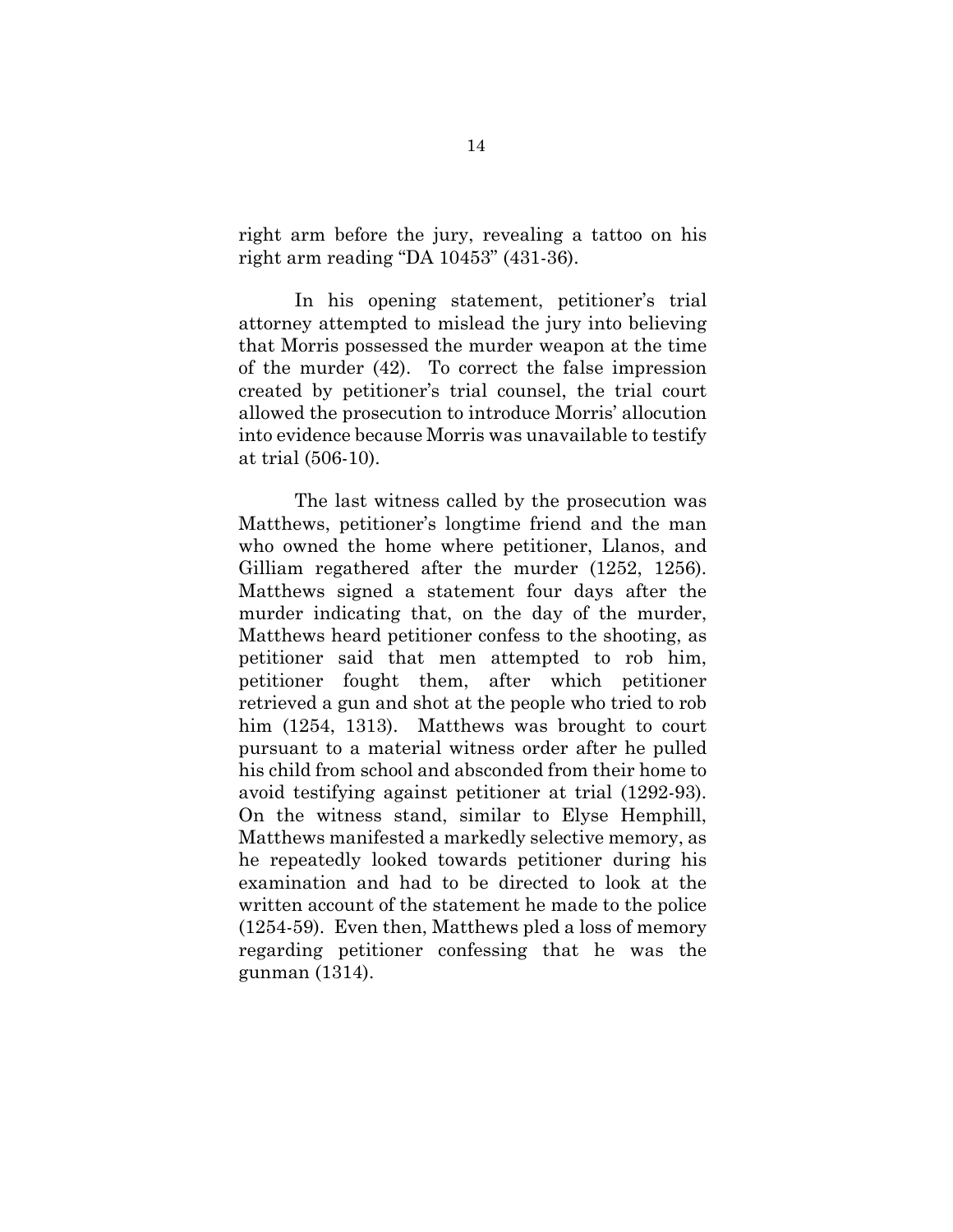Petitioner called one witness on his own behalf: Nana Owusuafriyie, his lifelong friend. Owusuafriyie was called as a witness by petitioner to implicate Morris as the murderer (1444). Owusuafriyie was quickly exposed as an abject liar and his testimony transparently and unabashedly fraudulent, notwithstanding petitioner's effort to keep Owusuafriyie's criminality concealed from the jury, including Owusuafriyie's history of lying to authorities to cover up his and his associates' criminal conduct (1452-56, 1479-80). Owusuafriyie was not merely an inaccurate witness, but a person of such inherently deceitful character that the trial judge professed, outside the presence of the jury, that Owusuafriyie was the most mendacious witness he had seen in his thirtythree years on the bench (1484). Owusuafriyie's testimony was so manifestly deceitful as to require petitioner's trial counsel to devote the first ten minutes of his closing argument attempting to deodorize the patently fraudulent evidence presented by petitioner, carefully avoiding any reference to Owusuafriyie's duplicitous effort to implicate Morris in the murder (1499-1503).

The jury undertook a thorough and thoughtful review of the trial evidence during its deliberations, asking for significant readback of trial testimony and reviewing the near entirety of the crime scene evidence (1720, 1734, 1748, 1759, 1781, Joint App. 364-70). The jury never asked for readback of Morris' allocution.

After the verdict was announced petitioner launched a violent outburst in an effort to physically prevent the jurors from being individually polled (1785).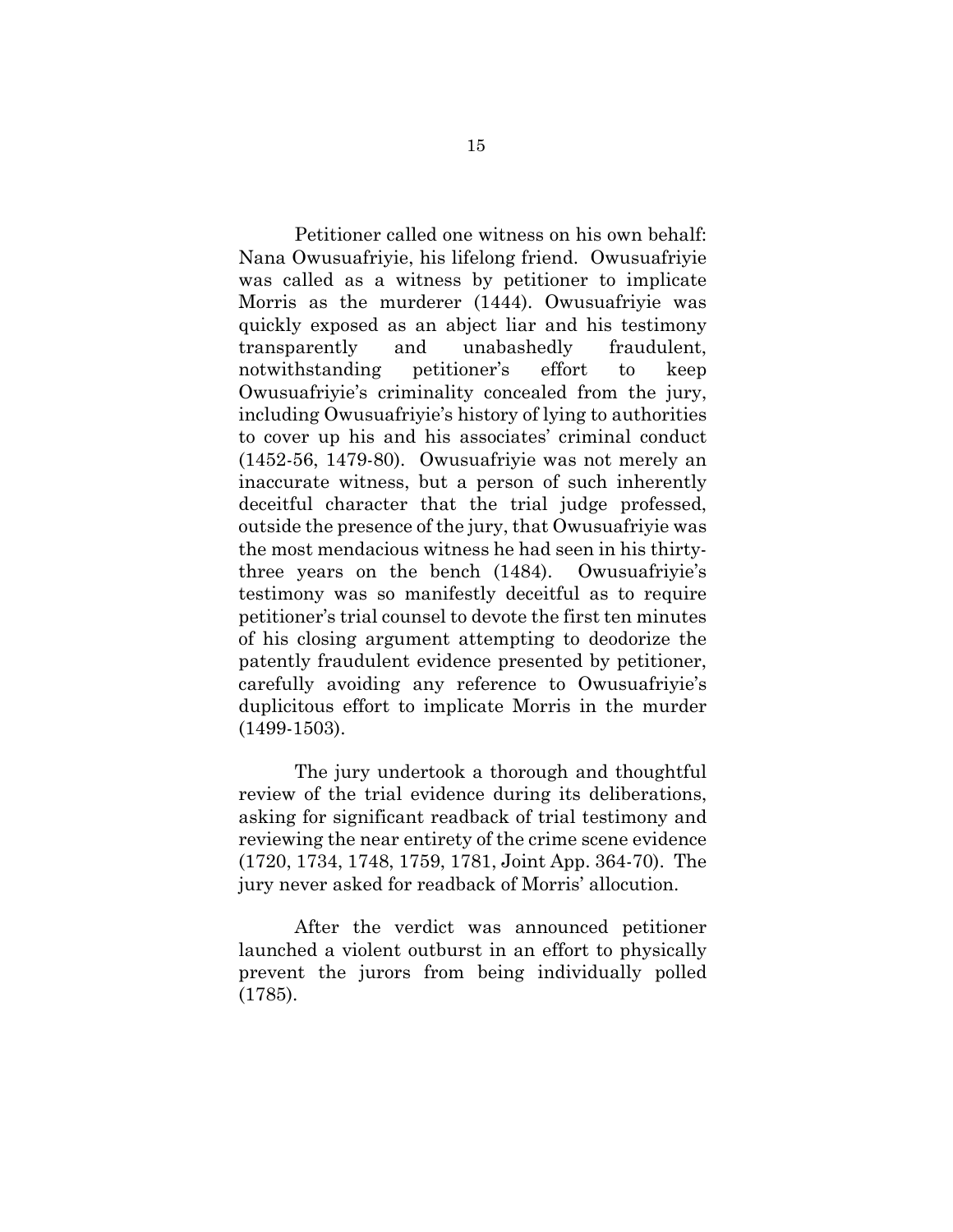It is against this factual backdrop - a carefully orchestrated fraud to frame Morris for murder perpetrated by petitioner and carried out over a period of years that placed an innocent man precariously close to being wrongfully convicted of a heinous crime - that this appeal is brought before the Court.

Petitioner's Statement of Facts is replete with mischaracterizations of evidence and omissions of material facts. As to the former, petitioner misrepresented that the prosecution changed its theory of the case regarding how many people were involved in the fistfight and murder<sup>[8](#page-21-0)</sup>, stated that the

<span id="page-21-0"></span><sup>8</sup> While petitioner's representation on this point is untrue, to the extent it is not already made clear, then District Attorney Robert Johnson's prosecution of Morris was horrifically botched, a testament to gross professional incompetence marred by questionable eyewitness identifications not subjected to any scrutiny, critical witnesses not interviewed, and a shocking refusal to test crucial DNA evidence. Moreover, the "statements" that petitioner relies upon (Pet. Cert. Brief 7) were attributed to Morris by a jailhouse informant with a significant criminal history and an expectation of receiving "court consideration" who had access to news reports of the shooting and thereafter claimed that Morris, an admitted stranger to the informant, confided in him that Morris fired the gun before handing the gun to petitioner who fired additional gunshots (Pre-Trial Applications 19-20, 25-26, September 21, 2015). Not only was the jailhouse informant's claim never corroborated, the account the jailhouse informant attributes to Morris is contradicted by every eyewitness to the shooting. Amicus made the jailhouse informant available to petitioner at trial and petitioner chose not to call him as a witness. It is upon this demonstrably untrustworthy and inaccurate speciosity underlying the indefensible prosecution of Morris that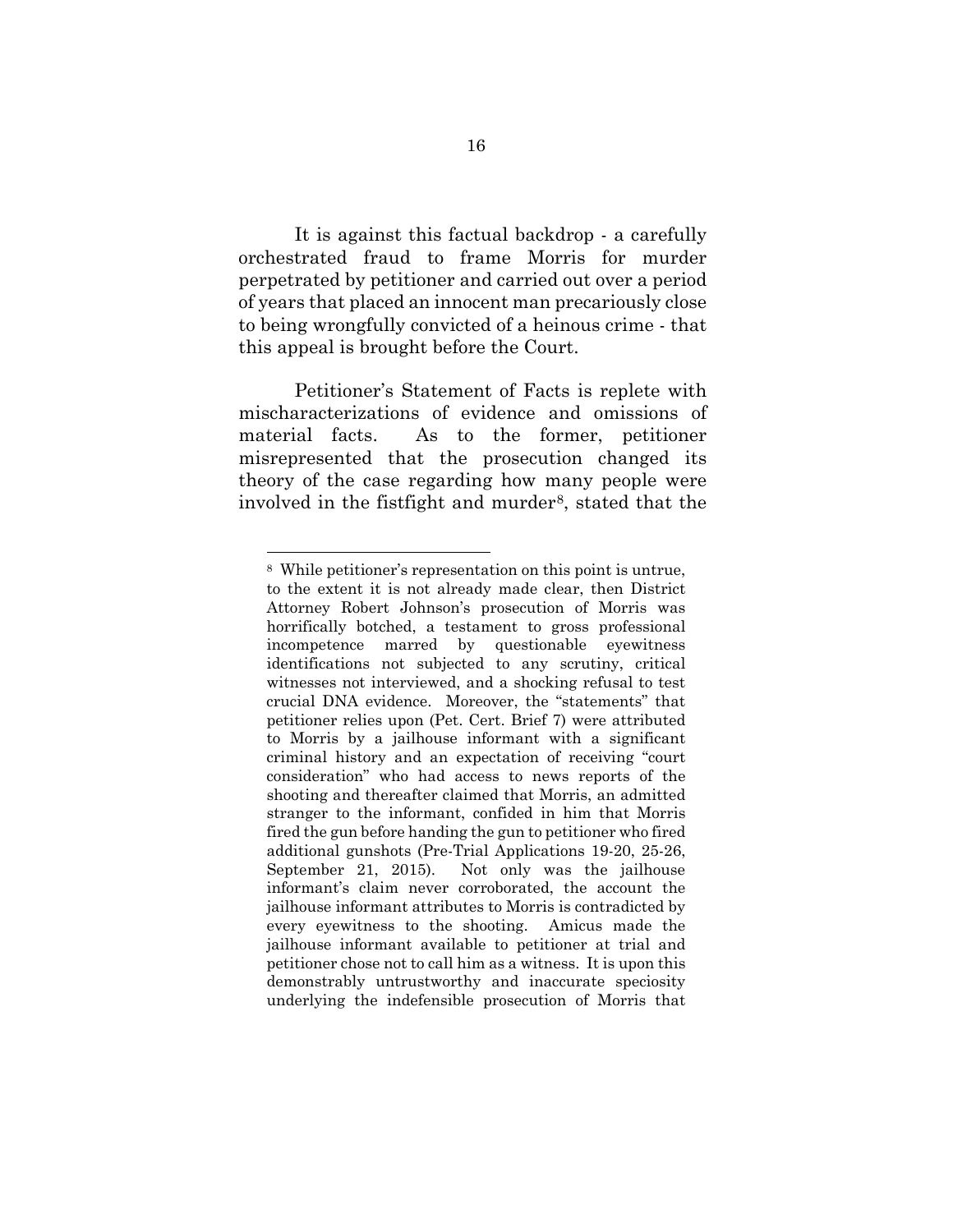prosecution tried to hide Gonzalez' prior identification of Morris from the jury when, in fact, the prosecution elicited this testimony and put photographs of the lineup into evidence, repeatedly represented that a witness identified Morris as the shooter in a photo array when no witness ever so identified Morris, affirmed that a witness testified that Morris was involved in the fistfight when no witness so testified, submitted that Morris had a temporary tattoo on his right arm, and inexplicably claimed that the blue sweater was moth-eaten (Pet. Merit Brief 6, 8, Pet. Cert. Brief 6, Pet. Appellate Brief 6, 10, 11, 84, 85, 88, 106). Each of these factual representations is simply untrue. As to the latter, unable to explain away the testimony of Gist and petitioner's grandmother, the DNA evidence, the absence of tattoos on Morris' body, the negative identifications of Morris by Garcia, Castro, and Baez, the scar on Morris' face, petitioner's directive to Gilliam to frame Morris, Vomvalakis' testimony and Owusuafriyie's duplicity, petitioner's counsel censored any mention of the evidence establishing petitioner's involvement in the fistfight and the shooting, exculpating Morris as the gunman, and establishing petitioner's effort to frame Morris and perpetrate a fraud on the court from their brief. The cumulative effect of these misrenderings and exclusions is to present a distortive and ultimately inaccurate account of the facts and circumstances attendant to petitioner's trial. While petitioner is, of course, entitled to maintain his interpretation of the underlying record, the fact that petitioner's counsel deemed it necessary to hide wide swaths of facts and

petitioner endorses and upon which petitioner's claim that Morris is the gunman is premised.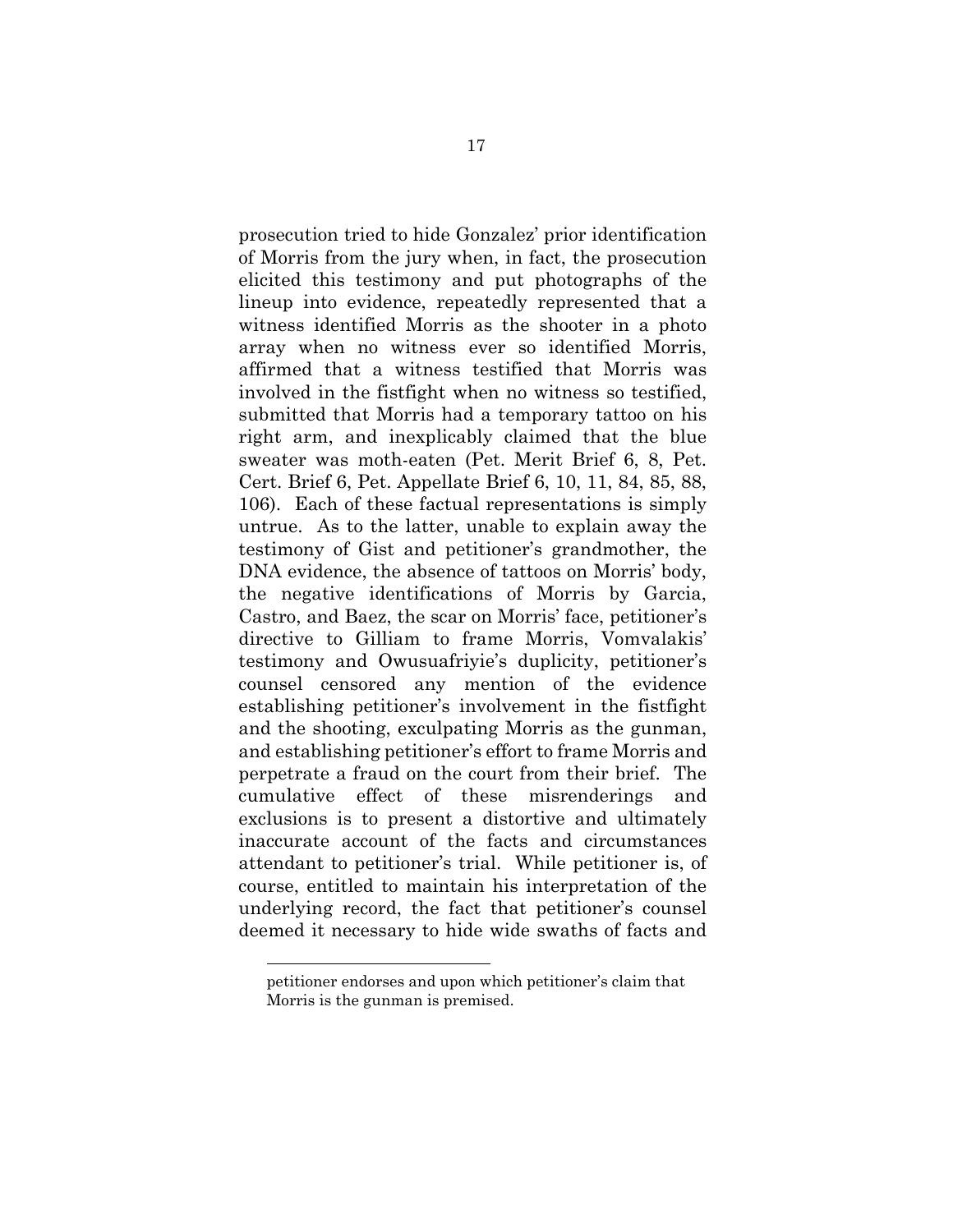<span id="page-23-0"></span>evidence in their submissions to the Court evinces the eristic foundation upon which petitioner's appeal is predicated.

#### **ARGUMENT**

#### <span id="page-23-1"></span>**I. MORRIS IS NOT A WITNESS AGAINST PETITIONER WITHIN THE MEANING OF THE SIXTH AMENDMENT**

The threshold issue attendant to the subject appeal is whether Morris' allocution implicates the Sixth Amendment. If Morris' allocution is not within the purview of the Sixth Amendment, the issue presented is one of evidentiary, not Constitutional, import.

The Sixth Amendment provides, in pertinent part, "In all criminal prosecutions, the accused shall enjoy the right to be. . . confronted with the witnesses against him. . ." The term "witness" is limited to one whose statement is offered at trial against a defendant. *Ohio v. Roberts*, 448 U.S. 56, 63 (1980)("If one were to read this language literally, it would require, on objection, the exclusion of any statement made by a declarant not present at trial. But, if thus applied, the Clause would abrogate virtually every hearsay exception, a result long rejected as unintended and too extreme (internal citation omitted)."). The Sixth Amendment should not serve to exclude out-of-court statements beyond the reach or scope of the Confrontation Clause. *Giles v. California*, 554 U.S. 353, 377-78 (1993)(Thomas, J., concurring); *Giles*, 554 U.S. at 378 (Alito, J., concurring). For a statement to implicate the Confrontation Clause, the witness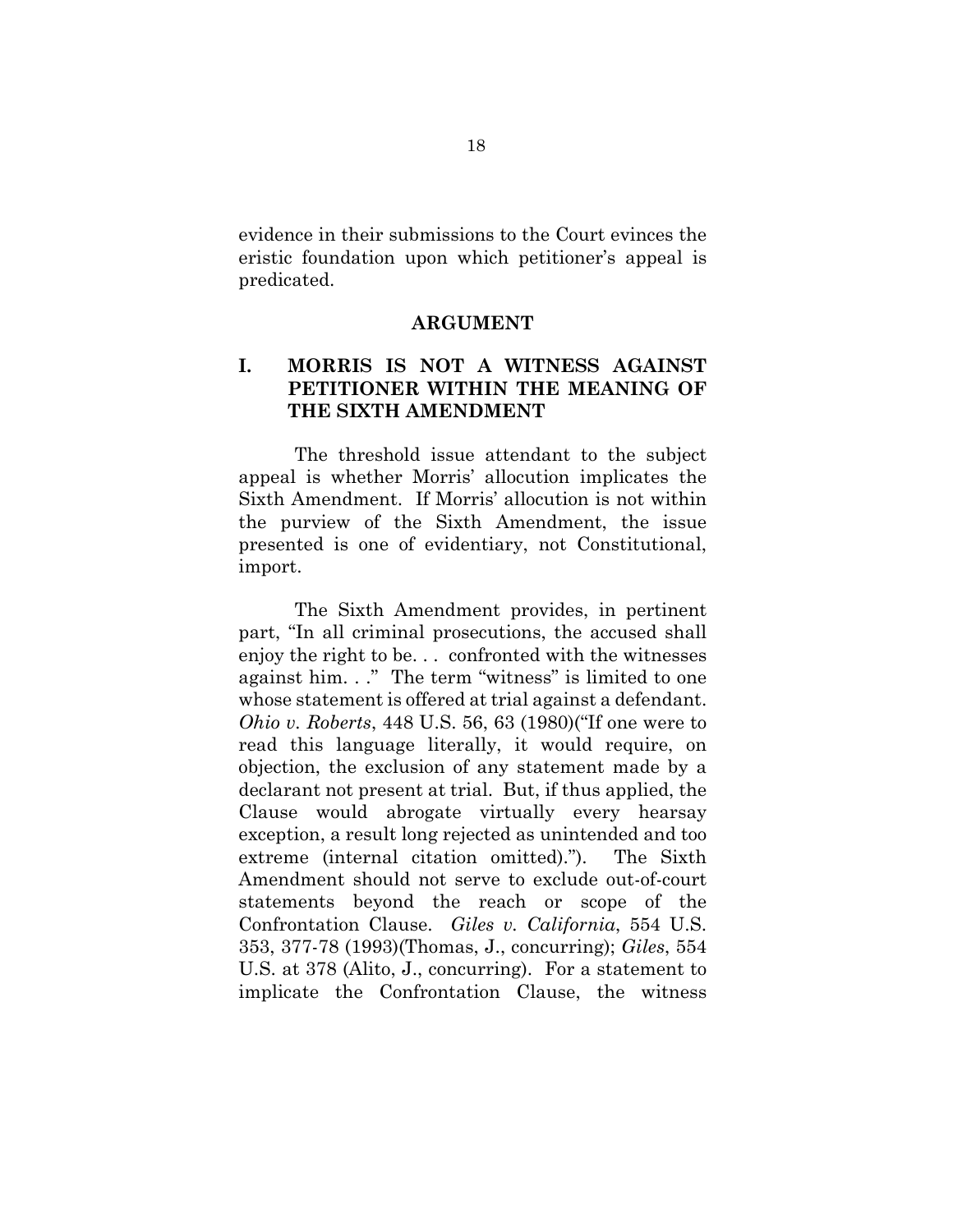uttering the statement must bear testimony against the accused. *Michigan v. Bryant*, 562 U.S. 344, 379 (2011)(Thomas, J. concurring in judgment); *Ohio v. Clark*, 675 U.S. 237, 255 (2015) (Thomas, J., concurring in judgment).

A critical distinction should be drawn between testimonial hearsay evidence that implicates a defendant in a crime and the issue at bar: nonaccusatory evidence required to allay the prejudice resulting from an attempt to mislead a jury that does not implicate a defendant in a crime; the former necessarily triggers the Confrontation Clause, whereas the latter, because it is not incriminatory and thus not offered against an accused, does not fall within the ambit of the Sixth Amendment.

Morris did not, by his allocution, bear witness against petitioner. Specifically, Morris did not implicate petitioner in the commission of a crime or establish that a crime with which petitioner was charged was committed. Morris' allocution solely addressed Morris' own criminal conduct - the possession of an illegal firearm - with which petitioner was entirely uninvolved.

The non-accusatory nature of Morris' allocution is borne out by the trial record, as the prosecution did not intend to introduce Morris' allocution at the outset of trial because, at that point in time, Morris' allocution was intrinsically immaterial to the jury's determination of the charges against petitioner. It was only after petitioner's trial counsel sought to mislead the jury that Morris' allocution became material to the trial proceedings and then only to mitigate the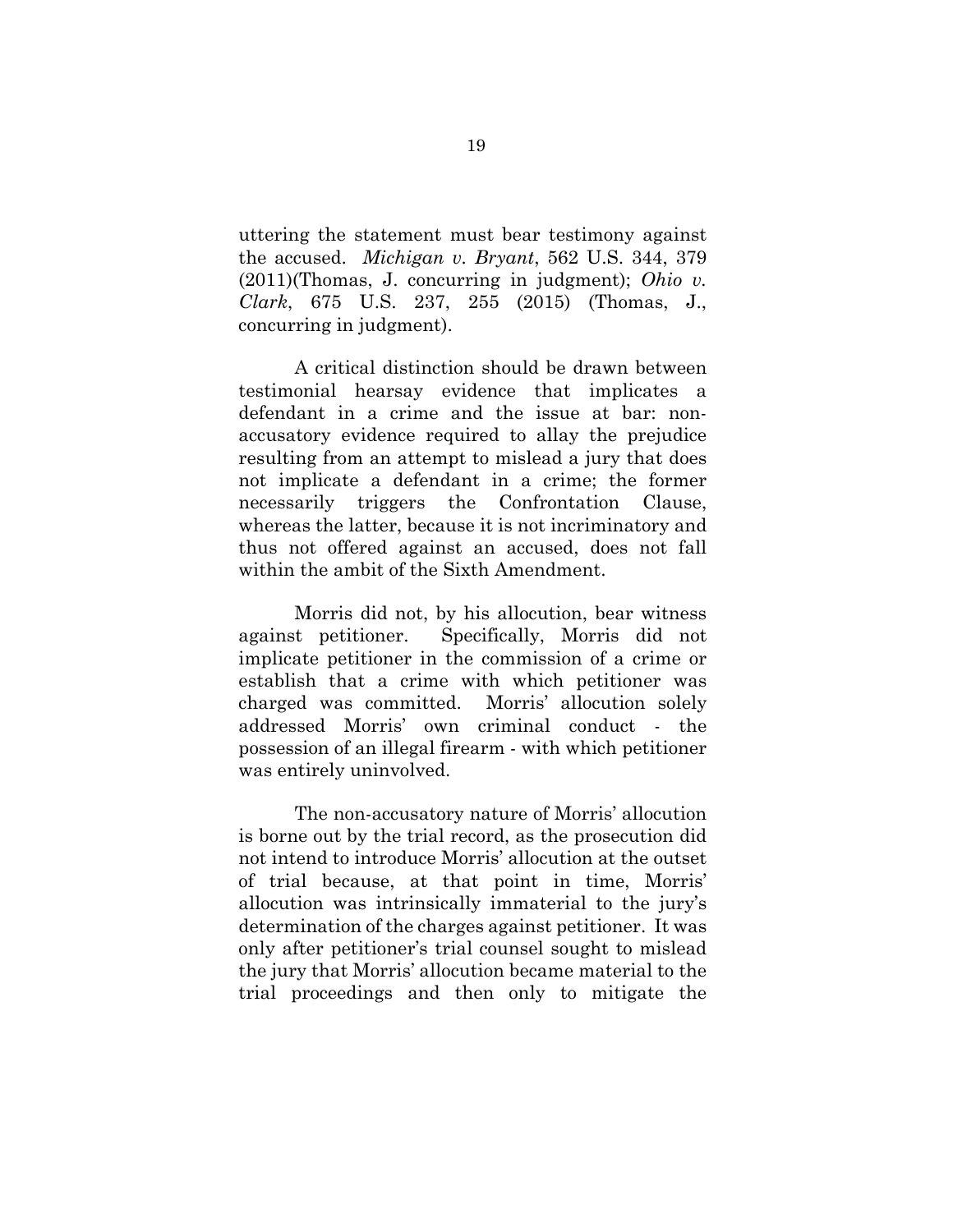prejudice resulting from petitioner's trial counsel's stratagem, not to bear evidence against petitioner relative to the murder.

The abuses that the Court has identified as prompting the adoption of the Confrontation Clause involved "out-of-court statements having the primary purpose of accusing a targeted individual of engaging in criminal conduct." *Williams v. Illinois*, 567 U.S. 50, 82 (2012). Because Morris' allocution did not accuse petitioner of engaging in criminal conduct, on an elemental level and based upon the plain language of the Confrontation Clause, Morris was not a witness against petitioner within the meaning of the Sixth Amendment and the introduction of Morris' allocution into evidence does not implicate the Sixth Amendment.

### <span id="page-25-0"></span>**II. MORRIS' ALLOCUTION IS NOT TESTIMONIAL WITHIN THE MEANING OF THE CONFRONTATION CLAUSE**

Petitioner's appeal is premised on the misconception that *Crawford v. Washington,* 541 U.S. 36 (2003), held all plea allocutions to be "plainly testimonial." Pet. Cert. Brief 19. This is incorrect. Instead, *Crawford* reaffirmed the long-held principle that one specific and discrete type of plea allocution - a plea allocution in which one member of a conspiracy implicates another member of a conspiracy - is testimonial; *Crawford* did not hold that all plea allocutions are categorically testimonial within the meaning of the Sixth Amendment. *Crawford*, 541 U.S. at 64. Each decision cited in the relevant section of *Crawford* - *United States v. Aguilar,* 295 F.3d 1018 (C.A.9 2002), *United States v. Centracchio*, 265 F.3d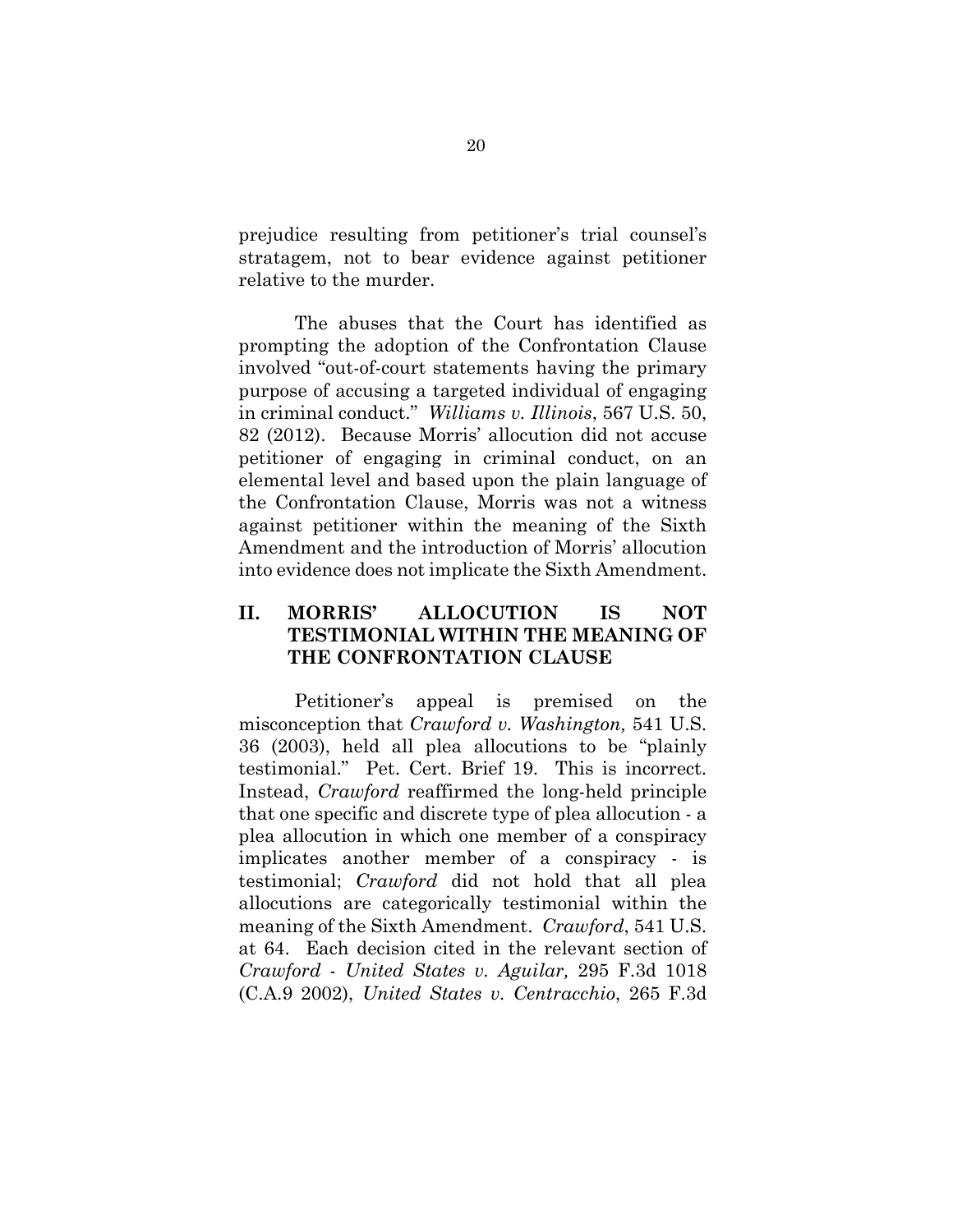518 (C.A.7 2001), *United States v. Dolah,* 245 F.3d 98 (C.A.2 2001), *United States v. Petrillo*, 237 F.3d 119 (C.A.2 2000), and *United States v. Moskowitz,* 215 F.3d 265 (C.A.2 2000) - addresses plea allocutions made by one member of a conspiracy subsequently used to prove the element of an offense, that being the existence of a conspiracy, against another alleged member of that conspiracy. *Crawford,* 541 U.S. at 64. Similarly, *Kirby v. United States*, 174 U.S. 47 (1899), the other decision cited by petitioner in support of his assertion that all plea allocutions are plainly testimonial, held unconstitutional the introduction of plea allocutions made by three embezzlers<sup>[9](#page-26-0)</sup> as conclusive evidence against the trial defendant to establish an element of the offense with which the defendant was charged.

Contrary to petitioner's contention, the Court has not enunciated a blanket holding declaring that all plea allocutions are testimonial within the meaning of the Sixth Amendment. *Crawford* deliberately elected not to "spell out a comprehensive definition of 'testimonial'", leaving that to future decisions. *Crawford*, 541 U.S. at 68. *Davis v. Washington*, 547 U.S. 813, 822 (2006), set forth the primary purpose test to determine if out-of-court statements are testimonial within the meaning of the Confrontation Clause, defining testimonial statements as solemn declarations or affirmations made for the purpose of establishing or proving some fact potentially relevant to later criminal prosecution.

<span id="page-26-0"></span><sup>9</sup> The relationship between Kirby and the three embezzlers fits the classic definition of a hub-and-spoke conspiracy. *See United States v. Newton*, 326 F.3d 253, 255, n.2 (1<sup>st</sup> Cir. 2003).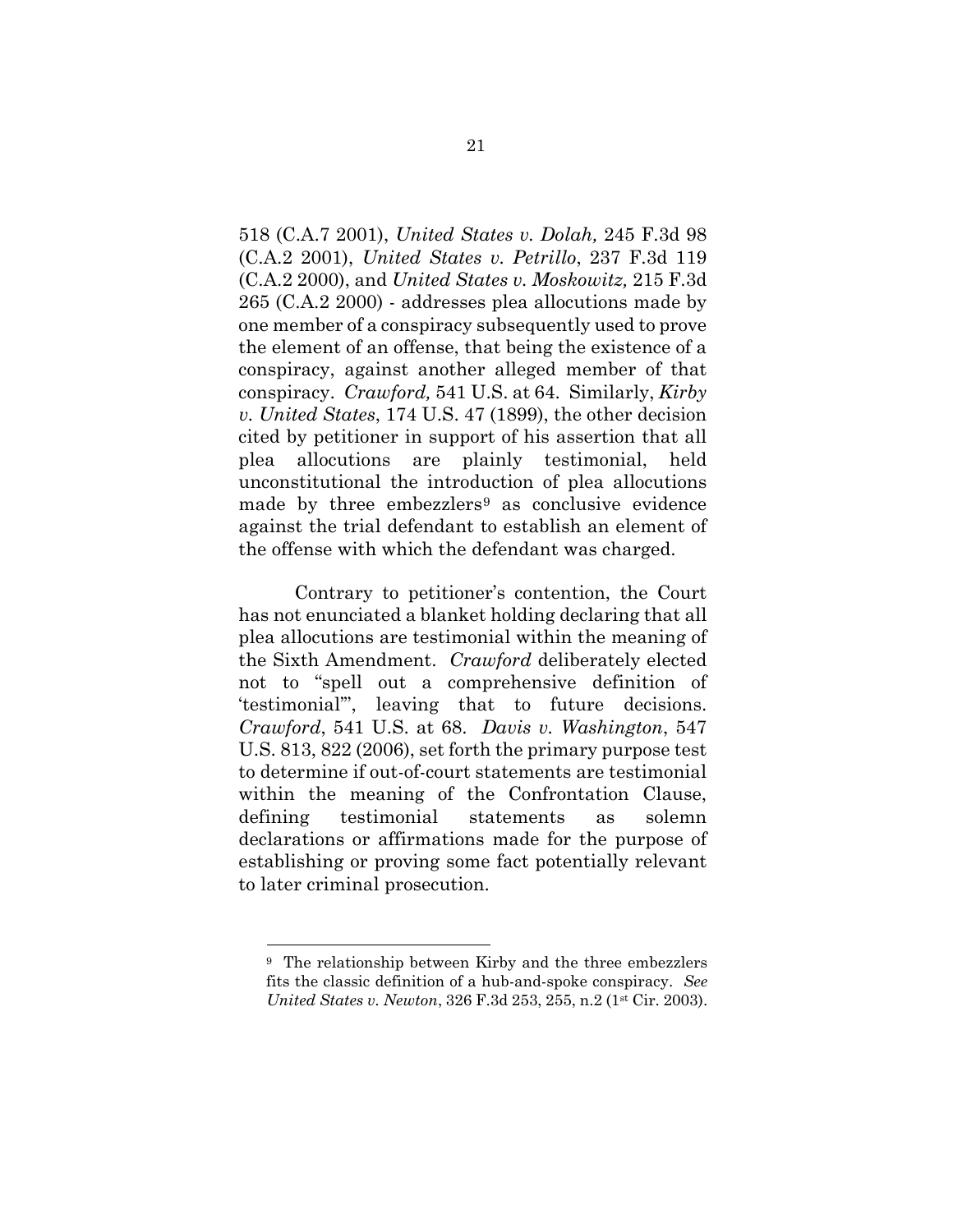Thus, the mere fact that a sworn or affirmed statement may be considered testimonial in a general sense does not mean that such a statement, viewed through the lens of the *Crawford* line of cases and by application of the primary purpose test, fits the strict definition of testimonial within the meaning of the Confrontation Clause.

*Davis*, 547 U.S. at 820, addressed statements made by domestic violence victims to a 911 operator and in a battery affidavit. *Bryant*, 626 U.S. at 359-379, expounded on the primary purpose test, applying it to police interrogations made in response to on-going emergencies. *Williams,* 567 U.S. at 79, applied the primary purpose test to DNA reports. *Clark*, 675 U.S. at 237, applied the primary purpose test to statements made by children to pre-school teachers.

The Court has not applied the primary purpose test to plea allocutions. More specifically, the primary purpose test has not been applied to plea allocutions not involving the guilty plea of a member of a criminal conspiracy establishing the existence of criminal conspiracy. By application of the primary purpose test, Morris' allocution neither implicates nor violates the Sixth Amendment because it was not made for the purpose of establishing or proving a fact at a later criminal prosecution. *Davis*, 547 U.S. at 822 (2006).[10](#page-27-0)

<span id="page-27-0"></span>The archetypal instance in which the Confrontation Clause restricts the introduction of outof-court statements is that in which a state actor is

<sup>10</sup> The New York trial and appellate courts did not apply the primary purpose test to Morris' allocution. Pet. App. 1A - 28A.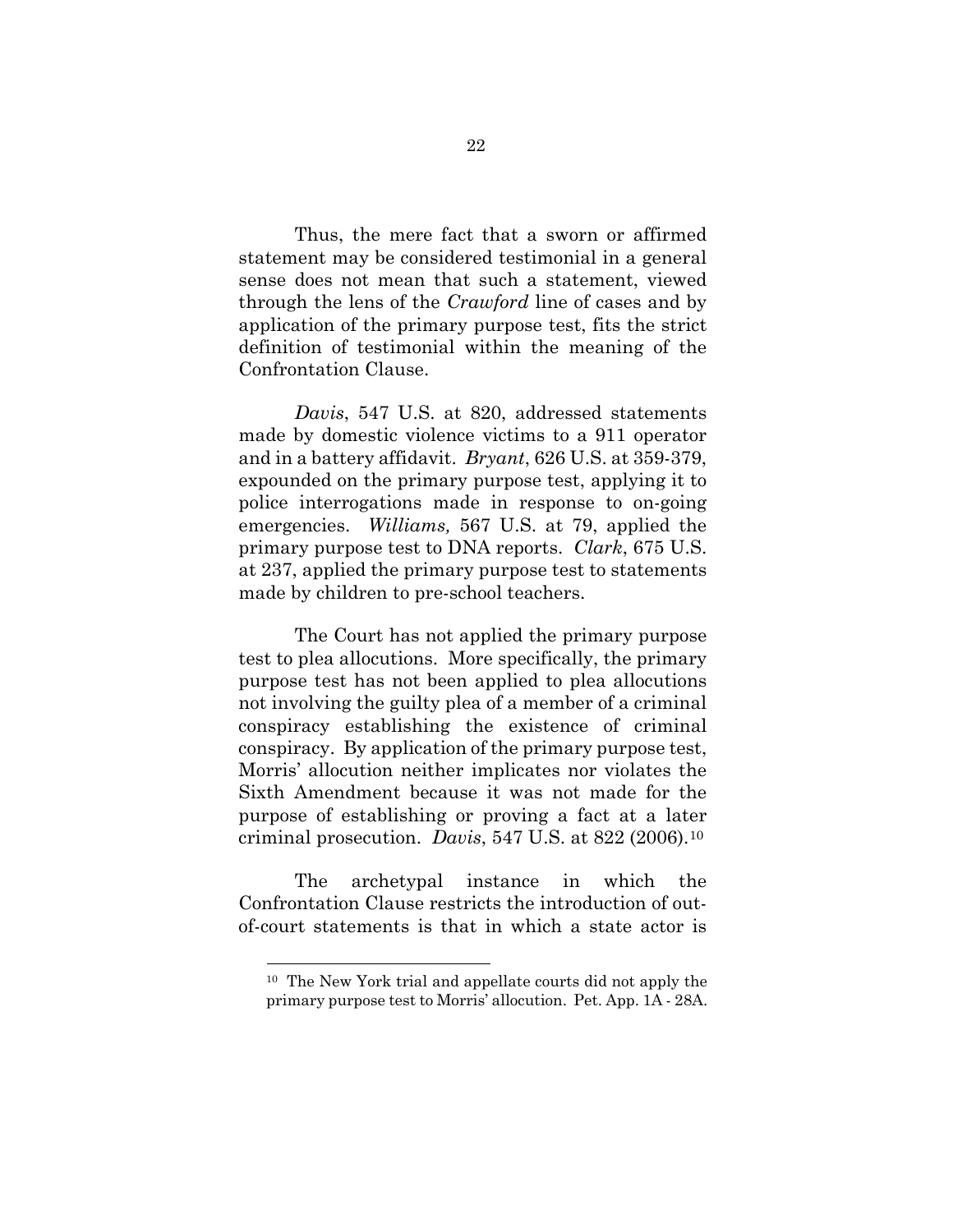involved in a formal, out-of-court interrogation of a witness to obtain evidence for trial. *Bryant*, 626 U.S. at 358. It is this critical factor, or, more accurately, the absence thereof, that renders Morris' allocution nontestimonial: the primary purpose of Morris' allocution was not to develop evidence for trial. Similar to Rule 11(b)(3), New York State requires that a court elicit a recitation of facts from a criminal defendant wishing to enter a guilty plea to ensure that the plea is knowing and voluntary. *People v. Lopez*, 71 N.Y.2d 662, 666 (1988); *People v. Serrano*, 15 N.Y.2d 304, 309-10 (1965). The sole, and thus primary, purpose of Morris' allocution was to ensure that Morris' plea was knowing and voluntary to allow the court determine if it should be accepted.

Morris' allocution occurred on May 29, 2008, at the end of the Morris exoneration stage of the investigation into the death of David Pacheco, Jr., while the case was handled by the second prosecutor and before the November 2010 date on which Gilliam entered into his cooperation agreement, before the April 2011 issuance of the search warrant to compel petitioner to provide a DNA sample, before evidence against petitioner was presented to a grand jury in the winter of 2013, and before the April 24, 2013 arrest of petitioner. Morris' allocution was not undertaken as a means to develop trial evidence against petitioner; had it been so, Morris would have been required to cooperate against petitioner as a condition of his plea. Developing trial evidence as against petitioner was not a nascent thought at the time of Morris' allocution and would not begin until years later.

The transcript to Morris' allocution further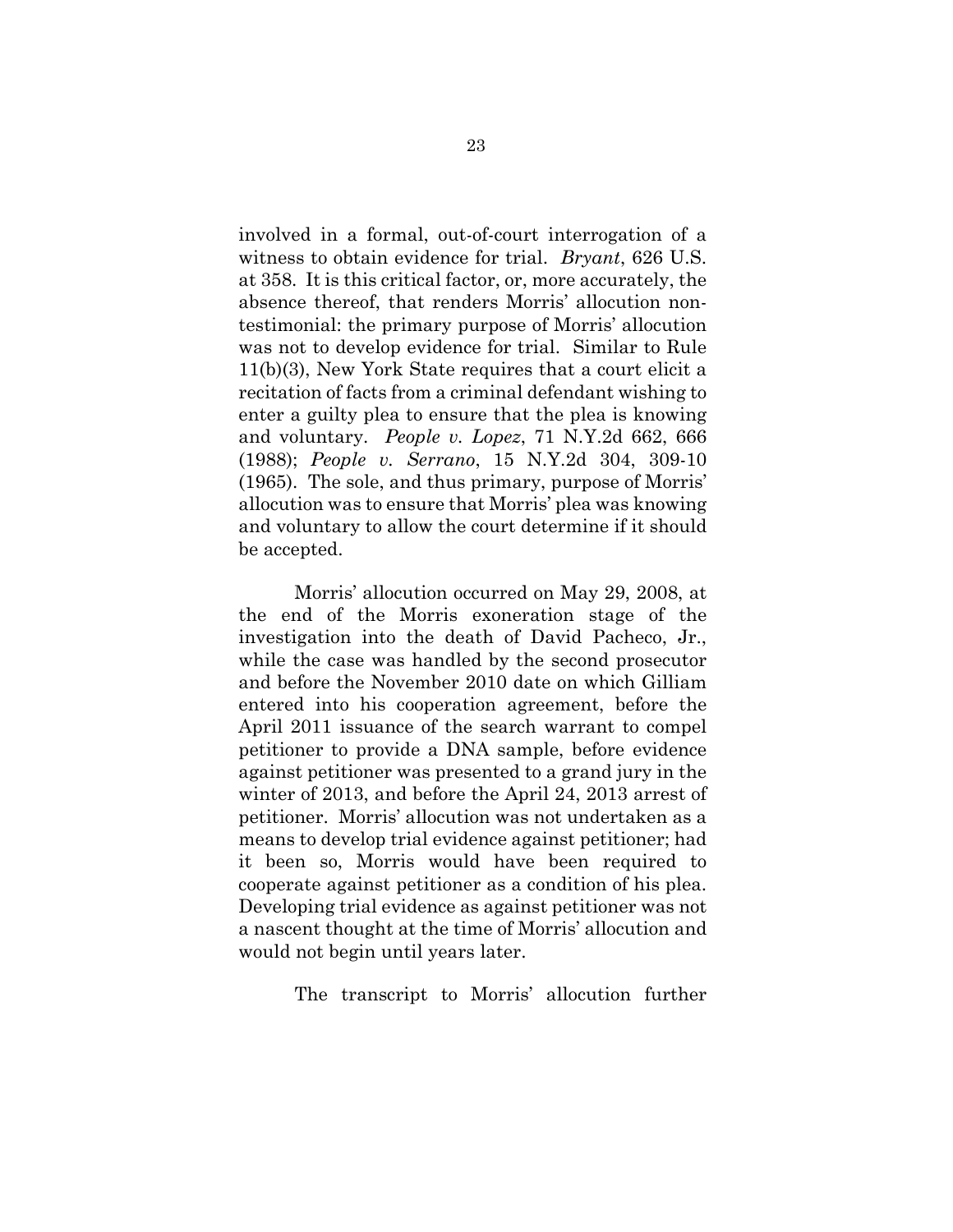establishes that the primary purpose of Morris' allocution was not to develop trial evidence against petitioner, as neither the court nor the prosecutor asked Morris a single question regarding petitioner or the murder of David Pacheco, Jr., Morris did not mention petitioner by name, Morris did not allude to petitioner or petitioner's conduct, and Morris did not plead guilty to a crime involving petitioner. Morris pled guilty to a crime that he, and he alone, committed, and this crime was separate and distinct from the crimes with which petitioner was ultimately charged.

Lastly on this point, because Morris' allocution had no bearing on petitioner's commission of the crime with which petitioner was charged, amicus did not intend to introduce Morris' allocution into evidence at the outset of petitioner's trial, as demonstrated by the trial record. It was only after petitioner's trial counsel tried to mislead the jury that the prosecution sought to introduce Morris' allocution as a means to mitigate the resultant prejudice. A review of the trial record further reveals that the prosecution never argued or otherwise used Morris' allocution to implicate petitioner in the murder during the entirety of the trial.

It bears noting that petitioner's trial counsel never objected to the introduction of Morris' allocution on the grounds that it was testimonial (his objection was based solely on the argument that Morris' allocution was being used to incriminate his client which, as demonstrated by the trial record, it was not) and abandoned further argument relative to the Sixth Amendment, instead focusing thereafter on whether Morris' allocution met the requirements for a declaration against the penal interest as an exception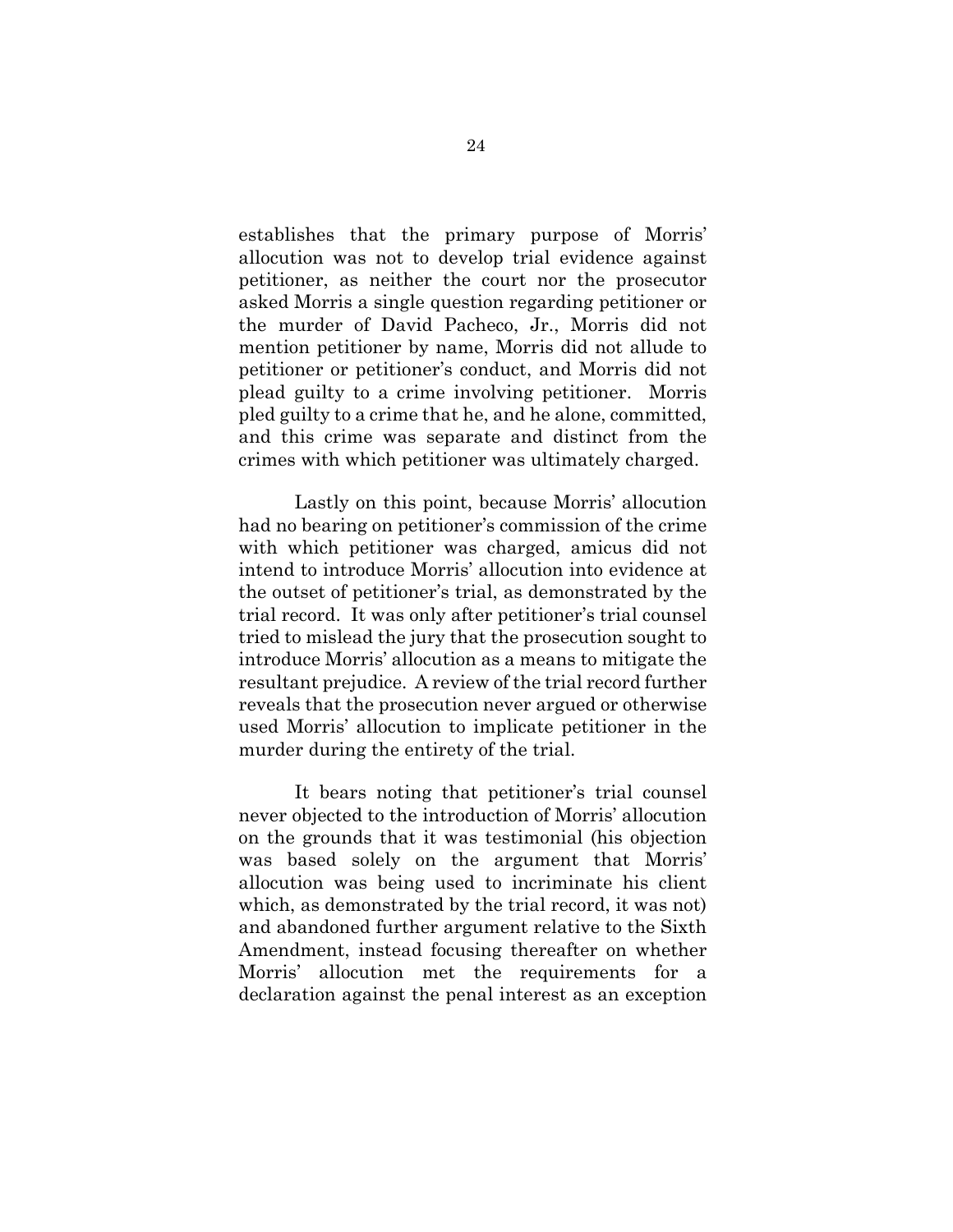to the hearsay rule under New York State evidentiary law (511, 512-13, 896-902, 904, 907-08, 909-10, 916, 917-18).

"The basic purpose of the Confrontation Clause was to 'targe[t]' the sort of 'abuses' exemplified at the notorious treason trial of Sir Walter Raleigh," *Bryant,*  562 U.S. at 357-58, specifically the introduction into evidence of Marian depositions that expressly denied defendants' examination of their accusers. *Crawford*, 541 U.S. at 43-44. Morris' allocution bears no similarity to the admission into evidence of civil-law examinations or the type of evidence used against Raleigh as Morris' allocution was not created to disallow petitioner's confrontation of Morris or to incriminate petitioner. To the contrary, the prosecution would have much preferred to call Morris as a witness at petitioner's trial to allow the trial jury to hear the same forthright and compelling statement Morris gave when, of his own volition, he walked into the News 12 station and proclaimed his innocence (332-35, 408, Trial Exhibit 101).

A review of the circumstances under which Morris' allocution was undertaken, the substance of Morris' allocution, and the manner in which Morris' allocution was used by the prosecution at trial, by application of the primary purpose test, establishes that Morris' allocution does not constitute testimonial evidence. *See Davis*, 547 U.S. at 822. As such, the admission of Morris' allocution is of evidentiary, not Constitutional, import, and was altogether just, proper, and compliant with the Sixth Amendment.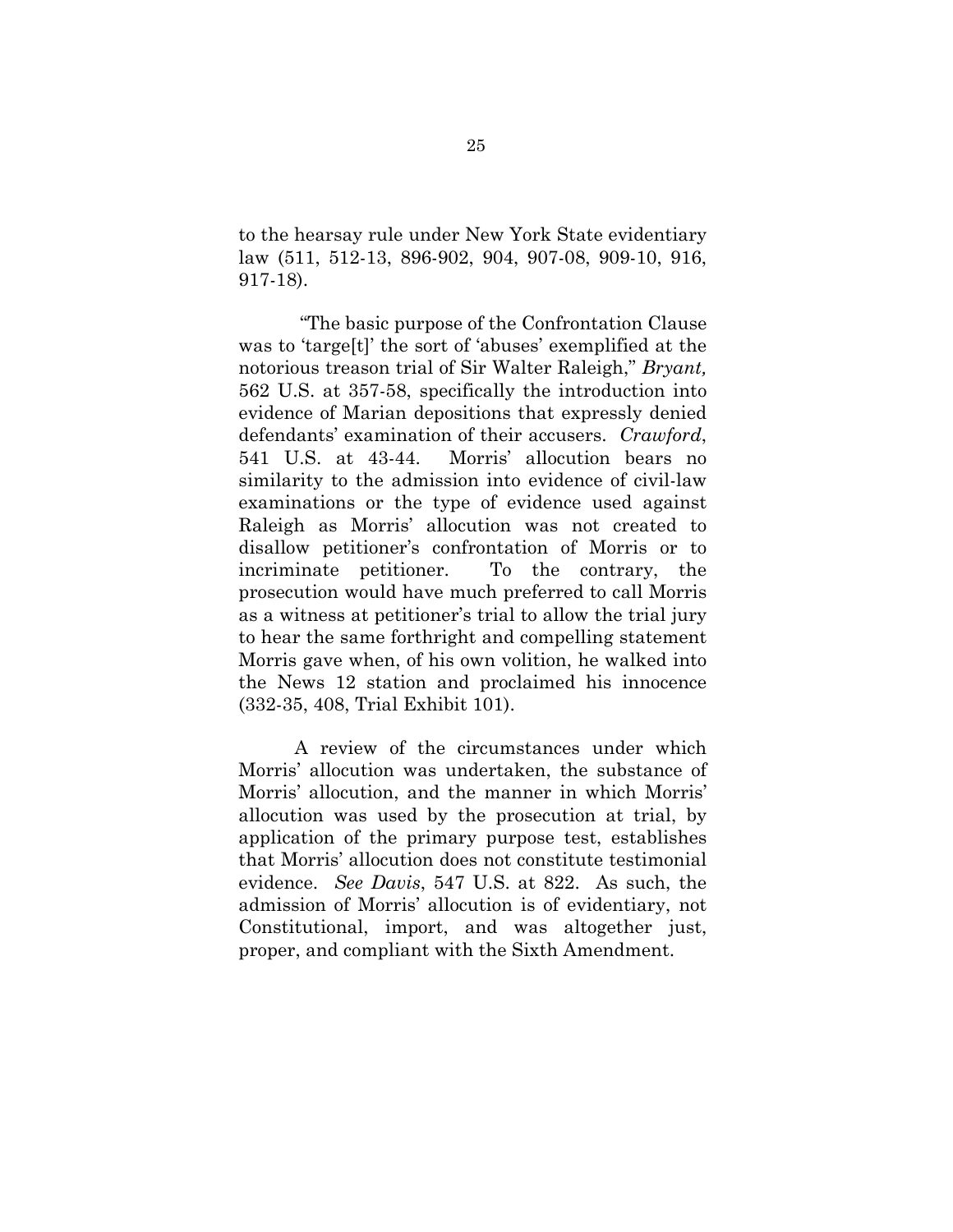### <span id="page-31-0"></span>**III. MORRIS' ALLOCUTION WAS PROPERLY RECEIVED IN EVIDENCE EVEN IF DEEMED TESTIMONIAL**

Characterizing the antecedents that precipitated the admission of Morris' allocution into evidence as based solely upon opening the door is reductive, failing to give due weight to the demonstrated and significant misconduct by which petitioner sought to undermine the integrity of both the investigation into the death of David Pacheco, Jr., and petitioner's trial. The propriety of the admission of Morris' allocution into evidence should thus not be considered in a vacuum, divorced from the entirety of the trial record and facts underlying this matter.

Forfeiture by misconduct is a recognized exception to the Confrontation Clause. *Crawford*, 541 U.S. at 54. The doctrine of forfeiture by misconduct is grounded in "the ability of courts to protect the integrity of their proceedings." *Davis,* 547 U.S. at 834. The Court first addressed the forfeiture by wrongdoing doctrine as applicable to the Confrontation Clause in *Reynolds v. United States*, 98 U.S. 145, 155 (1879), referencing *Lord Morley's Case*, (6 State Trials, 770), and stating that:

"The rule has its foundation in the maxim that no one shall be permitted to take advantage of his own wrong; and, consequently, if there has not been, in legal contemplation, a wrong committed, the way has not been opened for the introduction of testimony. We are content with this long-established usage which, so far as we have been able to tell, has rarely been departed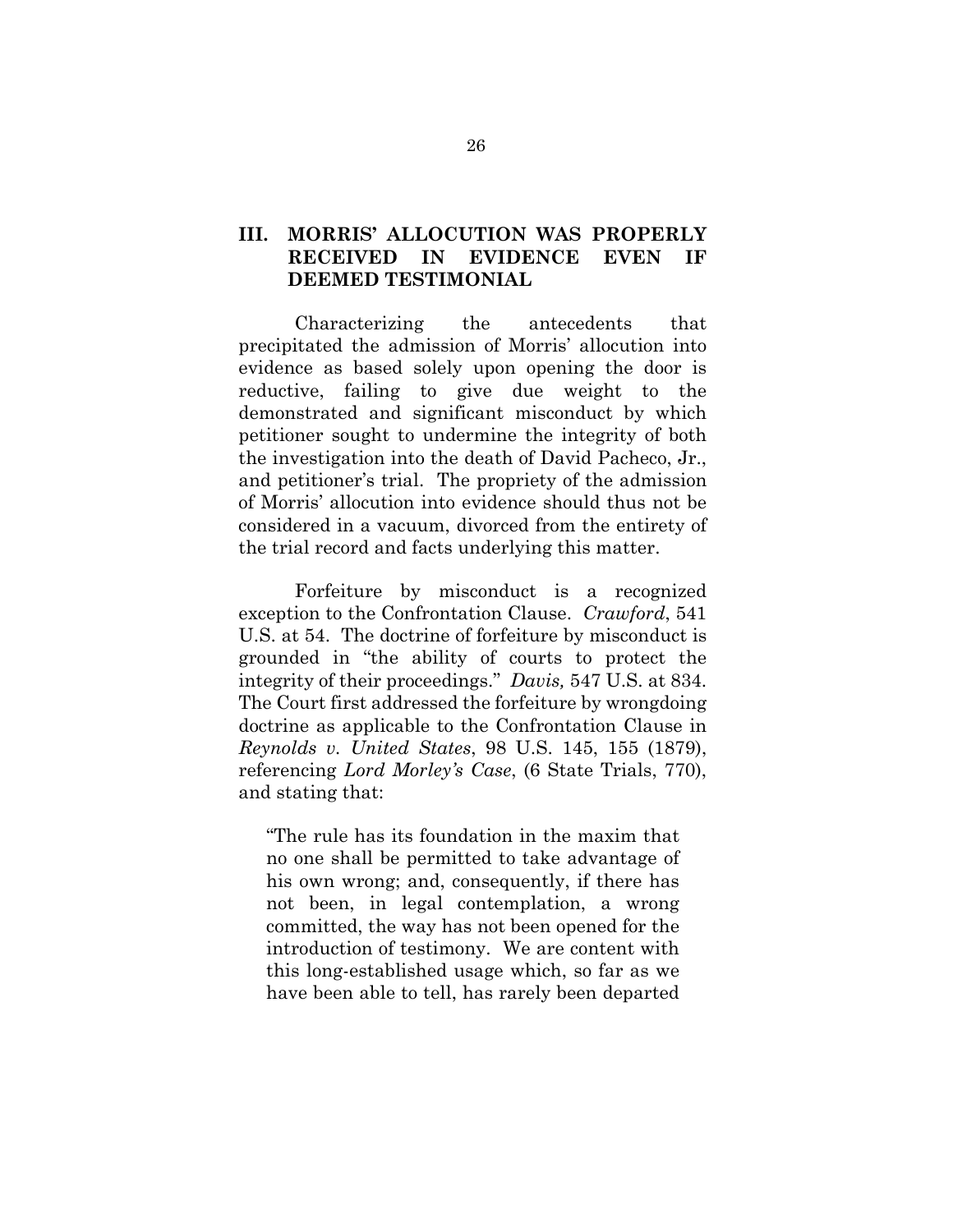from. It is the outgrowth of a maxim based upon the principle of common honesty, and, if properly administered, can harm no one."

*Giles,* addressing the doctrine of forfeiture by wrongdoing in the fact-specific context of a domestic violence prosecution, held that forfeiture by wrongdoing was a recognized common law exception to the right to confrontation "at the time of the founding." *Giles*, 554 U.S. at 358-60.

The matter at bar presents a scenario different than that presented in *Giles* and to which we are more accustomed seeing the doctrine of forfeiture by wrongdoing applied, as petitioner did not threaten or physically harm Morris; instead, petitioner initiated a conspiracy to falsely accuse Morris of murder.

The foundational ethical stricture against false accusations is found in the Ninth Commandment: "Thou shalt not bear false witness against thy neighbor." Exodus 20:16. Bearing false witness against another person with the intent that the innocent person be found guilty and sentenced to death was punishable by death at English common law. 1 Britton 34-35 (Nichols ed. 1865); John C. Hogan, *Murder by Perjury*, 30 Fordham L. Rev. 285 (1961). In *The King v. Macdaniel and Others*, (1 Leach 44, 168 Eng. Rep. 124 (P.C. 1754)), Mary Jones gave false testimony against an innocent person resulting in his conviction and execution. Jones was tried and convicted for her maliciously false accusation as against Joshua Kidden. *Id.* Notably, it was not just Jones who was found guilty based upon this false accusation; Macdaniel and Berry, who did not give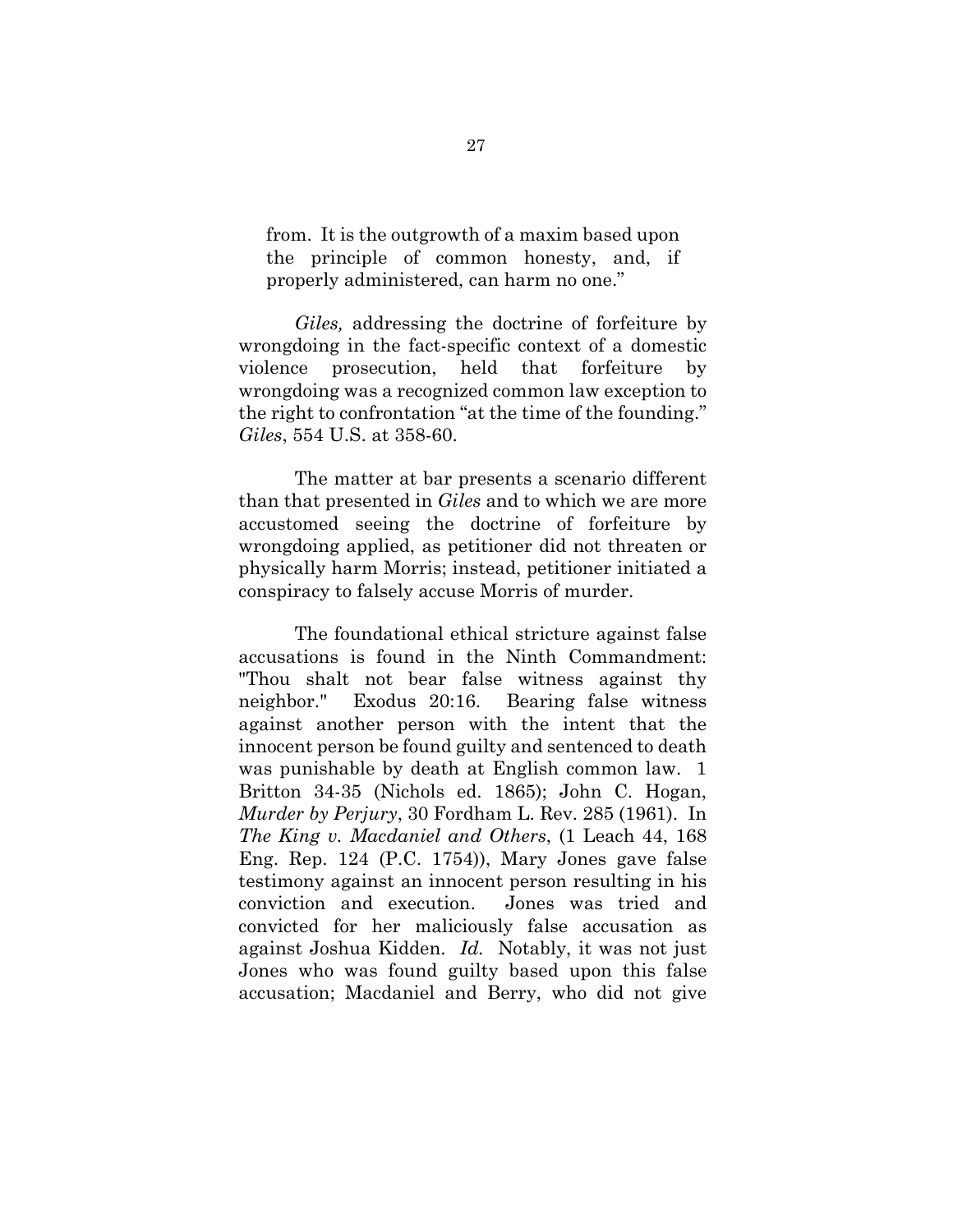false testimony, but conspired with Jones in framing Kidden, were also convicted of this crime. *Id*.

The Macdaniel, Berry and Jones trial, widely known during the framers' lifetimes, reflects the state of English common law in the latter half of the 18th century, at the time of the ratification of the Bill of Rights and in the wake of the statutory and judicial reforms that followed the Raleigh trial. *See Crawford*, 541 U.S. at 44-45; Joseph Cox, *A Faithful Narrative of the Most Wicked and Inhuman Transactions of That Bloody-Minded Gang of Thief-Takers, Macdaniel, Berry, Salmon, Eagan, Alias Gahagan: As Also of That Notorious Accomplice of Theirs, Mary Jones* (1756). Kidden's unconfronted hearsay statements were properly received in evidence at the trial of Mcdaniel, Berry, and Jones: Headborough Thomas Cooper testified that, "He (Kidden) said he never committed a robbery in his life, nor never wrong'd man, woman or child in his life. He cried almost all the way he went along to the prison, and spoke very sorrowful," and Clerk James Warriner testified that, "The poor fellow (Kidden) cried terribly, talk'd much of his innocency, and protested to it all along." *Old Bailey Proceedings Online* (www.oldbaileyonline.org, version 8.0, 16 August 2021), June 1756, trial of Stephen Macdaniel John Berry Mary Jones (t17560603-16).[11](#page-33-0)

<span id="page-33-0"></span>*The King v. Macdaniel and Others* establishes that petitioner's demonstrated malfeasance falls

<sup>11</sup> Kidden's claims of innocence, voiced as soon as he was charged with robbery and repeatedly thereafter, long before he was sentenced to death, cannot be characterized as dying declarations.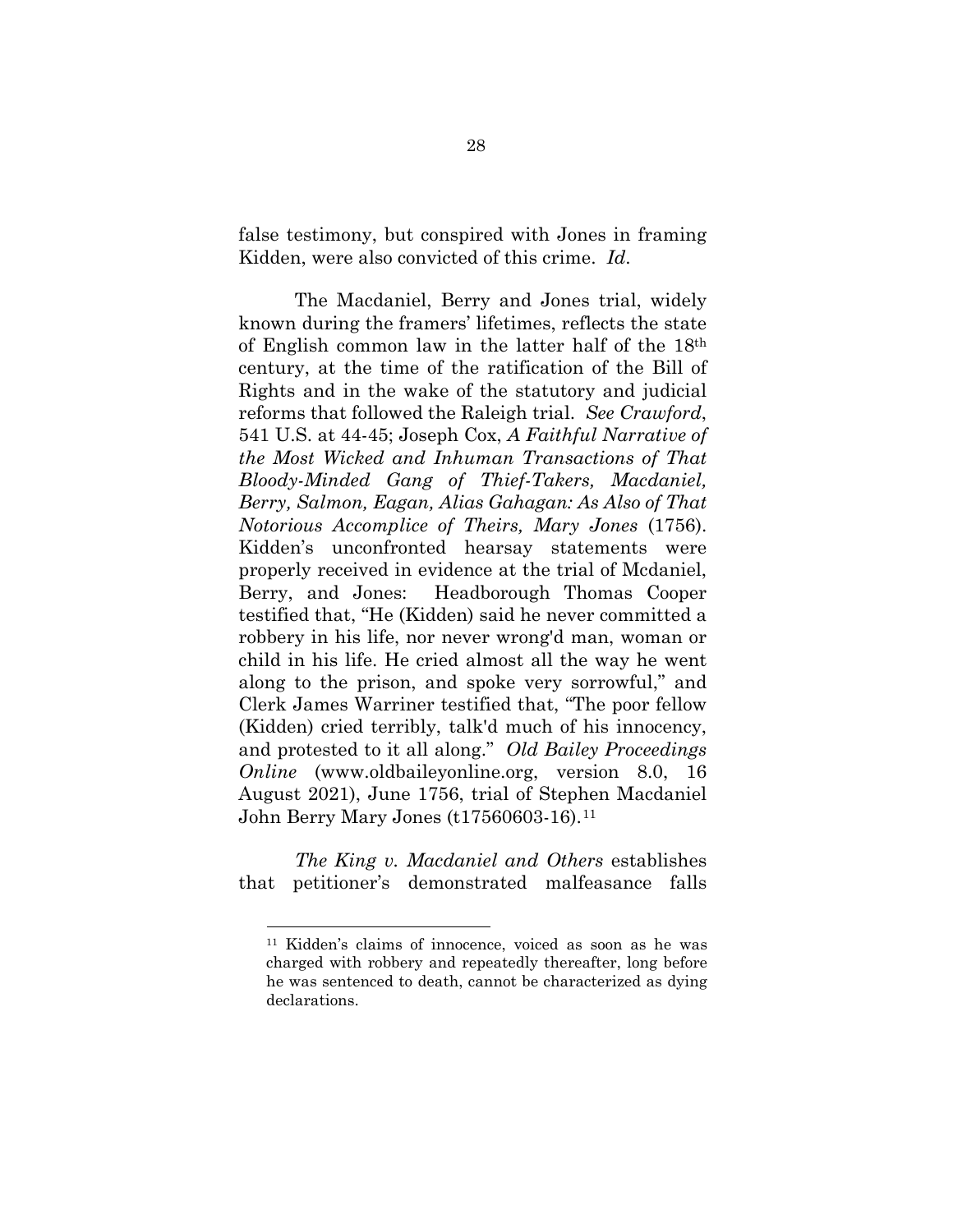squarely within the doctrine of wrongdoing as an exception to the right to confrontation as it existed in English common law at the time the Bill of Rights was adopted. If, as *Crawford* requires, the rules of evidence at the time of the founding govern the application of the Confrontation Clause, then not only is Morris' allocution properly admissible, but his interview with News 12, in which he proclaimed his innocence with the same sincerity as Kidden, could have been played for the jury, unmuted.

Petitioner's conduct was not a quiescent abstraction; petitioner effectuated a fully actualized and operational conspiracy to frame Morris for murder, in furtherance of which petitioner took concrete action immediately after finding out that Matthews revealed petitioner's confession to the police: lying to Gilliam regarding Morris' conduct to impel Gilliam to participate in the conspiracy, giving specific instructions to Gilliam as to how to falsely accuse Morris, arranging for the delivery of Gilliam from North Carolina to the prosecutor's office for the sole purpose of implicating Morris in the murder, and hiring a lawyer to give petitioner's scheme the appearance of creditability. Significantly, the circularity affecting the evidence in *Giles* is not present in the instant matter, as petitioner's attempt to frame Morris for murder is a separate and distinct act from the crime with which petitioner was charged and the prosecution presented independent, foundational evidence establishing the wrongdoing underlying petitioner's forfeiture. Although petitioner's conduct did not, by itself, cause Morris' unavailability at trial, petitioner's misconduct played a significant role in the wrongful prosecution of Morris which ultimately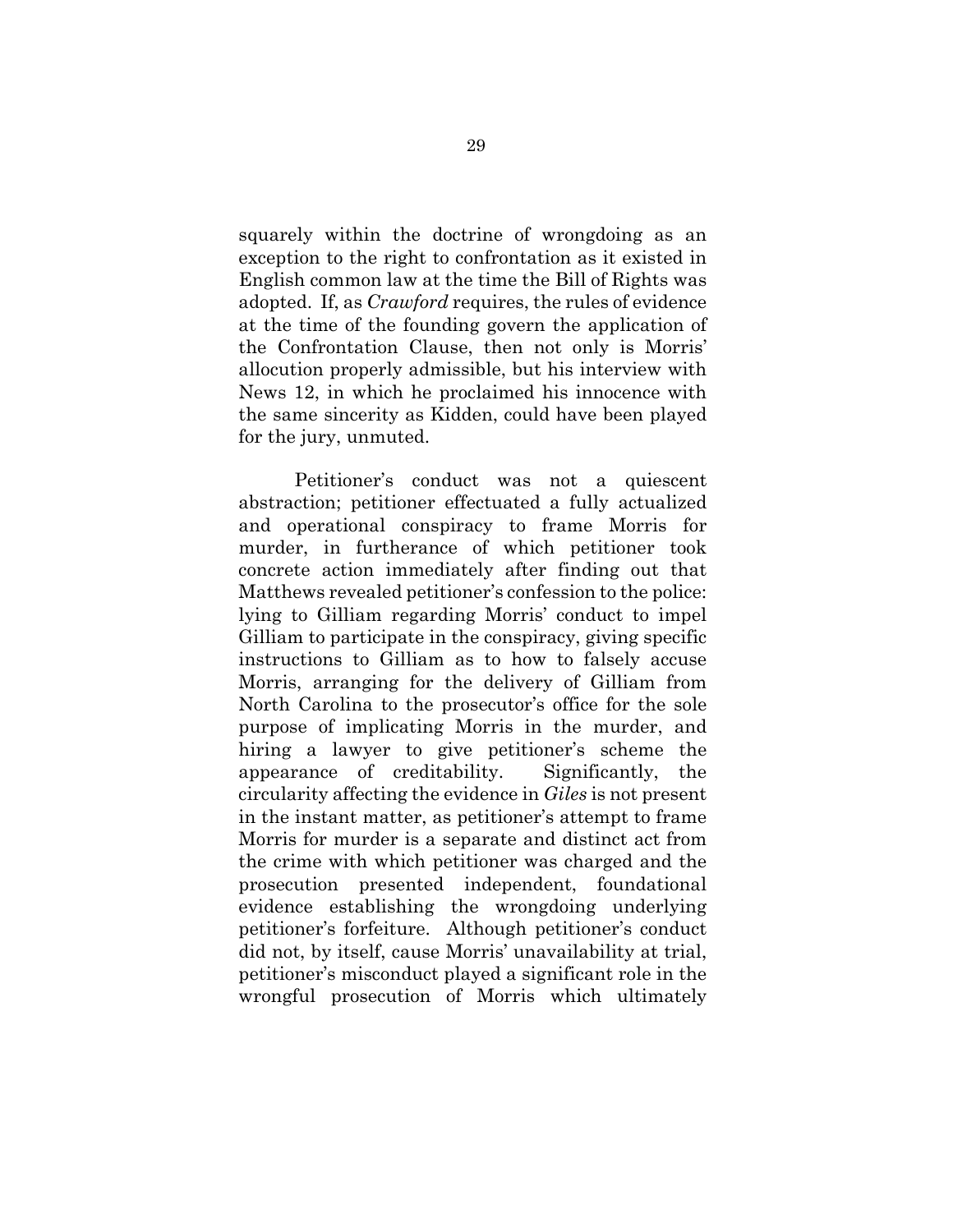resulted in Morris' unavailability.[12](#page-35-0) Petitioner's malfeasance was a clear scheme to insulate himself from prosecution as it was only after petitioner found out that Matthews disclosed petitioner's role as the gunman to the police ("Darrel woke me up in the middle of the night like you listen Vernon told the police what happened. We got to get out of here (1006)"), that petitioner lied to Gilliam ("Nick is telling the police that you did it, you did the shooting (1008)"), manipulating Gilliam thereby orchestrating his false accusation of Morris ("You go to go there in and tell them that, nah, you ain't do it, Nick is the shooter (1008)") to render Morris unavailable to provide a truthful account of petitioner's role in the murder.

It is in this context - the doctrine of forfeiture by wrongdoing derived from the equitable maxim that no one should be permitted to take advantage of their own wrong as recognized by *Reynolds*, considered in light of *Crawford* and *Giles* - that the issue at bar presents itself to the Court. At a time when the criminal justice system is casting a more critical eye at the integrity of past prosecutions by which post-exoneration cases similar to the instant matter will likely become more common, amicus moves the Court to recalibrate and recognize that the doctrine of forfeiture by wrongdoing still encompasses falsely accusing another of murder. *See Giles*, 554 U.S. at 379 (Souter, J., concurring).

"It was, and is, reasonable to place the risk of

<span id="page-35-0"></span><sup>12</sup> Similarly, the conduct of Mcdaniel, Berry and Jones did not render Kidden unavailable at their trial, but, instead, was a precursor to the government action that ultimately rendered Kidden unavailable.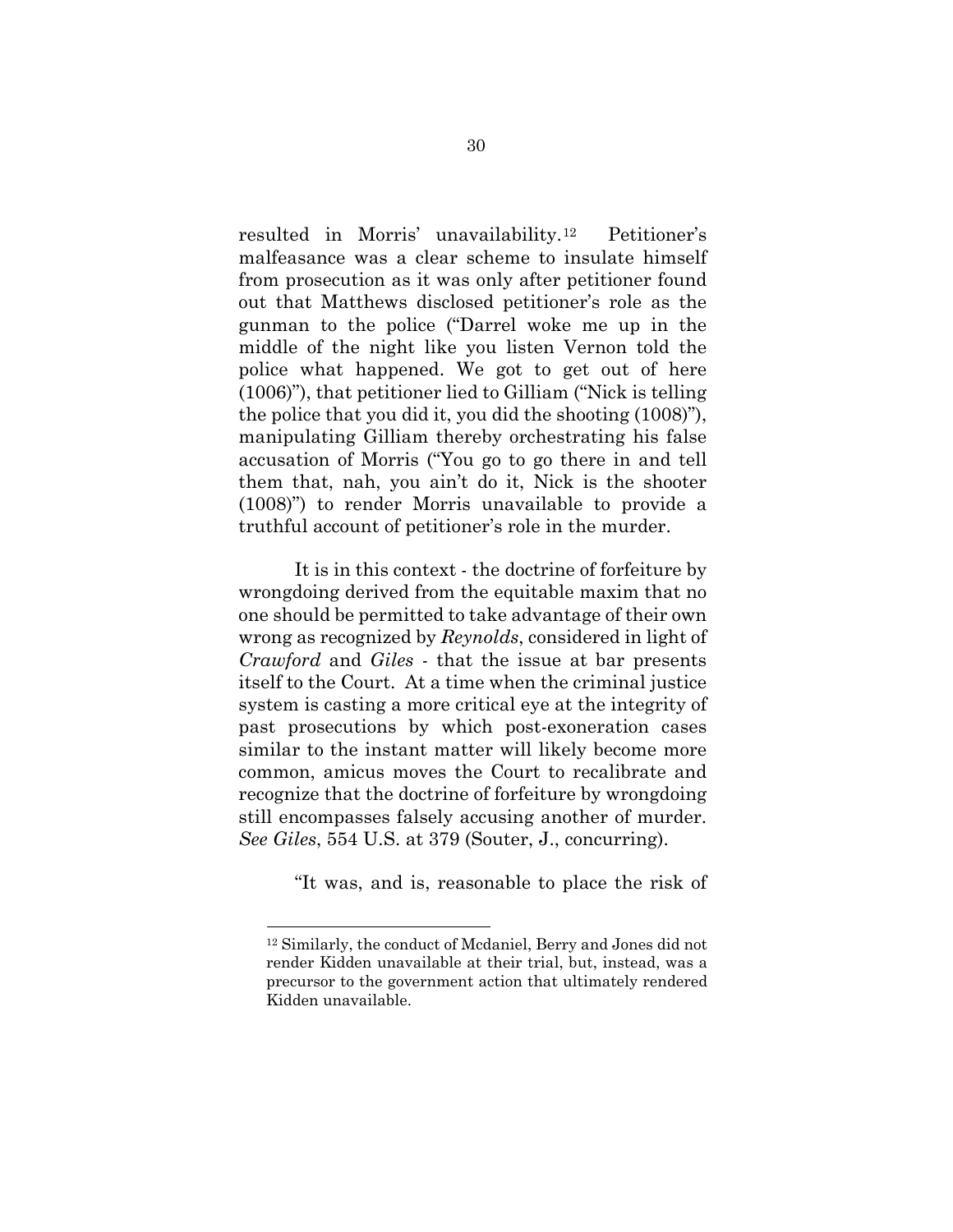untruth in an unconfronted, out-of-court-statement on a defendant who meant to preclude the testing that confrontation provides." *Giles*, 554 U.S. at 379 (Souter, J., concurring). Petitioner went to extraordinary lengths to prevent Morris from providing evidence against petitioner that would have revealed petitioner's role in the murder and to undermine the integrity of petitioner's trial. Petitioner engaged in a campaign of wrongful conduct encompassing framing Morris for murder, witness tampering and intimidation, presenting fraudulent evidence at trial, beginning days after the murder and continuing through the end of his trial, meant to undermine the investigation into the death of David Pacheco, Jr., and subvert the integrity of petitioner's trial. As such, even if Morris' allocution is deemed to be testimonial evidence against petitioner within the meaning of the Sixth Amendment, it was eminently reasonable and proper to place Morris' allocution before the trial jury in order to protect the integrity of petitioner's trial from petitioner's demonstrated campaign of malfeasance pursuant to the maxim that no one shall be permitted to take advantage of his own wrong and based upon the doctrine of forfeiture by wrongdoing. *See Davis*, 547 U.S. at 834.

### <span id="page-36-0"></span>IV. THE ADMISSION OF MORRIS' ALLOCUTION INTO EVIDENCE DID NOT AFFECT PETITIONER'S ABILITY TO PRESENT A DEFENSE OR THE OUTCOME OF THE TRIAL

Petitioner's ability to present a defense predicated on placing blame for the murder on Morris was not diminished or limited by the admission into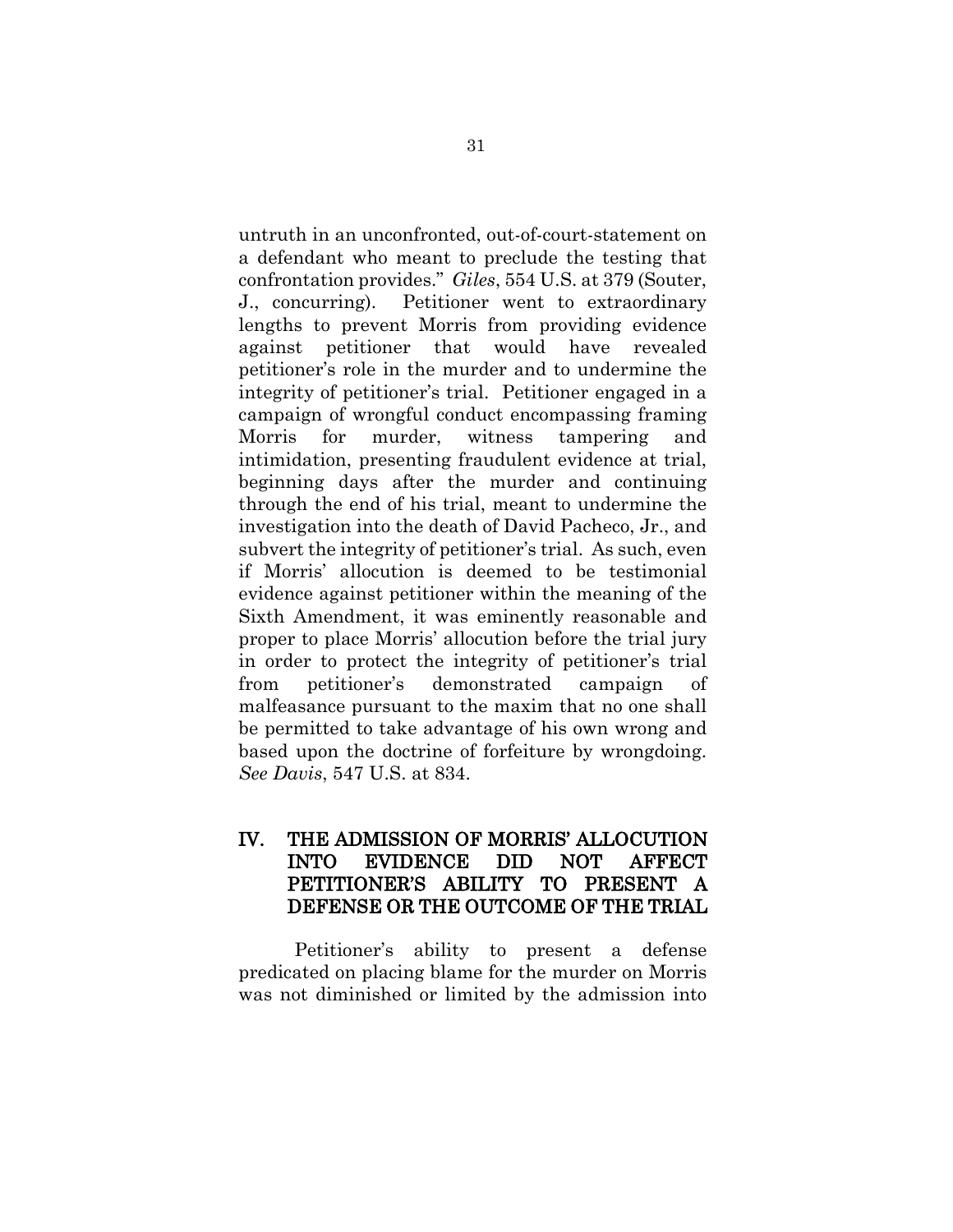evidence of Morris' allocution as petitioner had ample evidence at his disposal by which he was able to pin the murder on Morris, that being the three eyewitness identifications of Morris plus the uncontested fact that the police initially arrested and charged Morris for the murder. Petitioner's trial attorney had every right to make arguments to the jury, even if those arguments are untrue, but an accused's right to confront witnesses should not be transformed into a vehicle that allows parties to mislead juries with impunity vested with the knowledge that otherwise reliable and accurate evidence that would correct such a false statement will be barred from coming before the jury. Petitioner's trial counsel was fully aware that making a false statement implying that Morris possessed a 9mm firearm would open the door to the admission of evidence establishing that Morris did not possess a 9mm firearm and petitioner's trial counsel made the strategic decision to do so nonetheless. The issue before the Court is not one of purported conflict between the Confrontation Clause and the opening the door doctrine; the issue before the Court is the essential objective of a trial: "The basic purpose of a trial is the determination of truth." *Tehan v. U.S. ex rel. Shott*, 382 U.S. 406, 416 (1966). To that end, amicus humbly requests that the decision the Court issues in the case at bar give full force and effect to the Sixth Amendment but not allow a party to benefit from its own wrong by preventing the admission of accurate evidence to mitigate the prejudice resulting from a party's tactical decision to attempt to mislead a jury.

The trial record further establishes that Morris' allocution played no role in the jury's verdict as the jury conducted a thorough and methodical review of